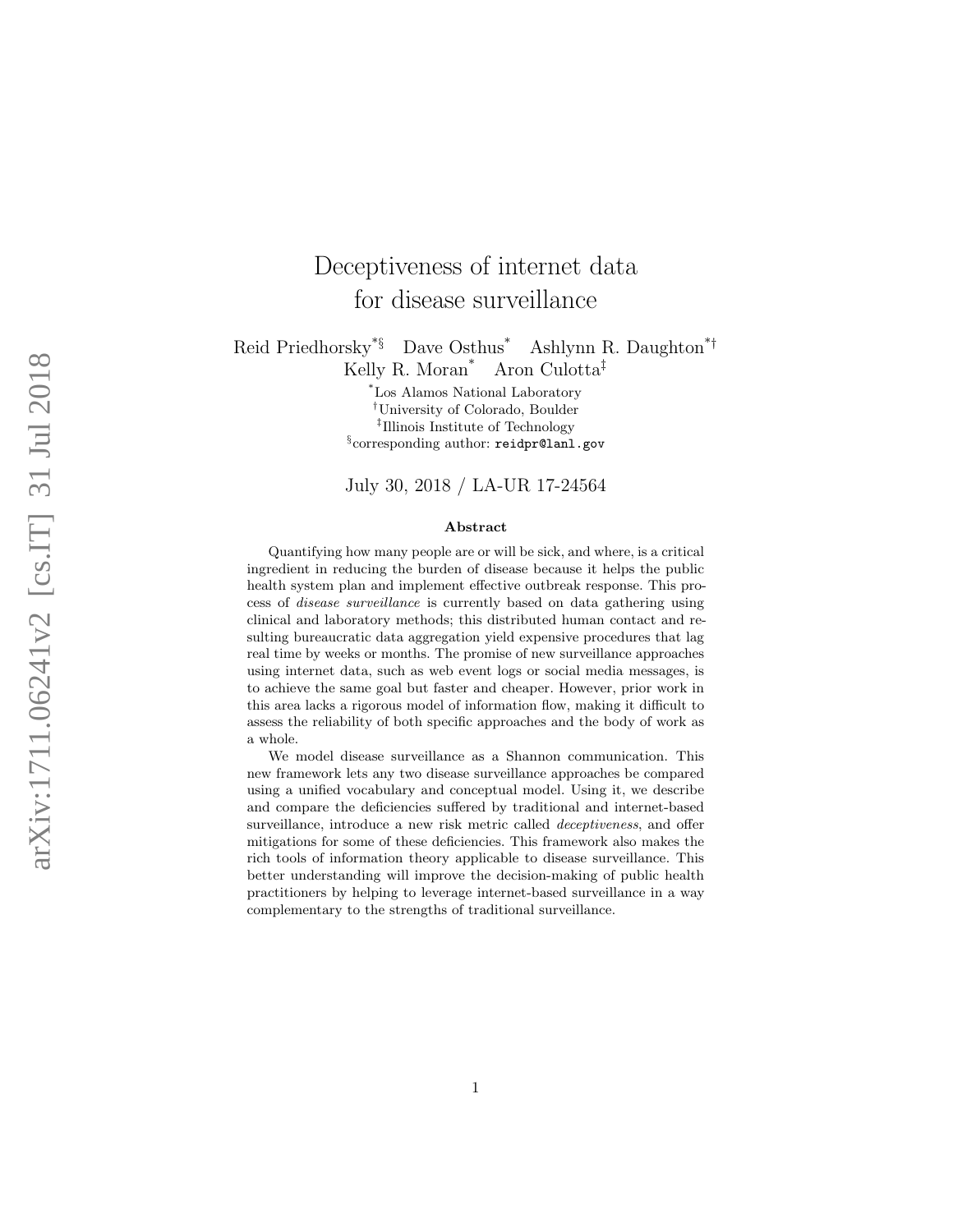# 1 Introduction

Despite advances in medicine and public health, infectious disease still causes substantial morbidity and mortality [\[28\]](#page-24-0). Disease surveillance provides the data required to combat disease by identifying new outbreaks, monitoring ongoing outbreaks, and forecasting future outbreaks [\[21\]](#page-23-0). However, traditional surveillance relies on in-person data gathering for clinical evaluations and laboratory tests, making it costly, difficult, and slow to cover the necessary large geographic areas and population. Disease surveillance using internet data promises to reach the same goals faster and at lower cost.

This promise depends on two things being true: (1) people leave traces of their own and others' health status online and (2) these traces can be extracted and used to accurately estimate disease incidence. Traces include search queries [\[16\]](#page-23-1), social media messages [\[8\]](#page-22-0), reference work usage [\[13\]](#page-23-2), and blog posts  $[7].<sup>1</sup>$  $[7].<sup>1</sup>$  $[7].<sup>1</sup>$  $[7].<sup>1</sup>$ 

The first claim is compelling, but the second is more elusive. For example, Google Flu Trends, a web system based on [\[16\]](#page-23-1), opened to great fanfare but proved to be inaccurate in many situations [\[25\]](#page-24-1) and shut down in the summer of 2015 [\[11\]](#page-23-3). The field has also encountered difficulty answering criticisms from the public health community on how it deals with demographic bias, media coverage of outbreaks, high noise levels, and other issues. Because the field's successes are based on observational studies in specific contexts, it is hard to know how robust or generalizable these approaches are or what unsuccessful alternatives remain unpublished.

This paper argues that a necessary part of the solution is a mathematical model of the disease surveillance information flow. We offer such a model, describing both internet-based and traditional disease surveillance as a Shannon communication [\[37\]](#page-25-0) (Figure [1\)](#page-2-0). This lets us discuss the two approaches with unified vocabulary and mathematics. In particular, we show that they face similar challenges, but these challenges manifest and are addressed differently. For example, both face concept drift [\[12\]](#page-23-4): Google search volume is sometimes, but not always, predictive of influenza incidence (Figure [2\)](#page-3-0), and traditional estimates of autism spectrum disorder are impacted by changing interpretations of changing case definitions [\[40\]](#page-25-1) (Figure [3\)](#page-3-1).

Using this model, we introduce a new quality metric, *deceptiveness*, in order to quantify how much a surveillance system risks giving the right answer for the wrong reasons, i.e., to put a number on "past performance is no guarantee of future results". For example, basketball-related web searches correlate with some influenza seasons, and are thus predictive of flu, but should not be included in flu estimation models because this correlation is a coincidence [\[16\]](#page-23-1).

This approach lets us do three things. First, we show that neither approach is perfect nor has fully addressed its challenges. Second, we show that the two

<span id="page-1-0"></span><sup>&</sup>lt;sup>1</sup>One review of this body of research is our previous work [\[32\]](#page-24-2).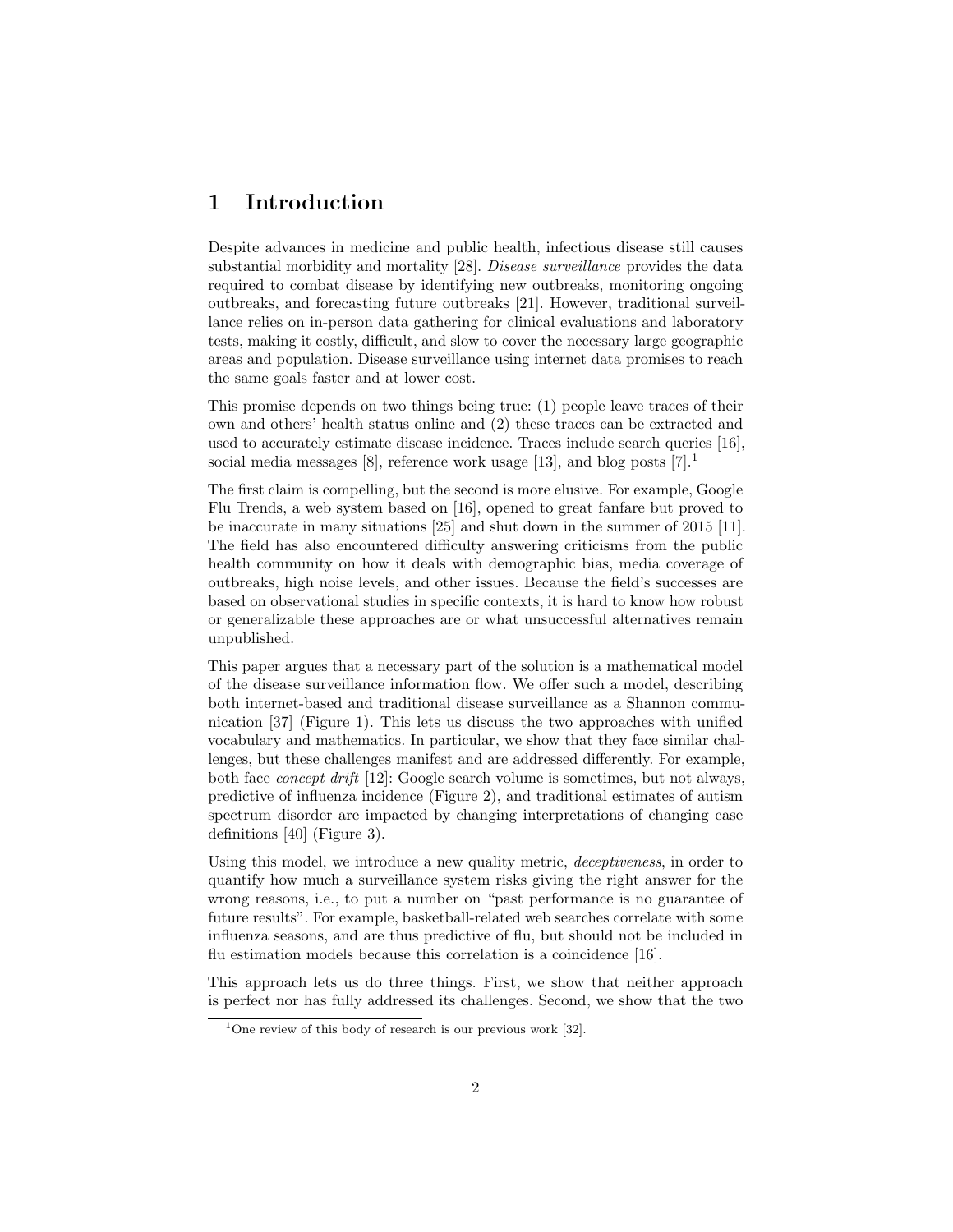<span id="page-2-0"></span>

Figure 1: Schematic diagram of disease surveillance as a Shannon communication, patterned after Figure 1 of [\[37\]](#page-25-0) and using the notation in this paper. This formulation lets one compare any two disease surveillance approaches with unified vocabulary and apply the rich tools of information theory.

approaches are complementary; internet-based disease surveillance can add value to but not replace traditional surveillance. Finally, we identify specific improvements that internet-based surveillance can make, in order to become a trusted complement, and show how such improvements can be quantified.

In the body of this paper, we first describe a general mapping of disease surveillance to the components of Shannon communication, along with its challenges and evaluation metrics in terms of this mapping. We then cover the same three aspects of traditional and internet-based surveillance more specifically. We close with a future research agenda in light of this description.

# 2 Disease surveillance in general

Many aspects of traditional and internet-based disease surveillance are similar. This section lays out the bulk of our model in common and highlights the aspects that will be treated specifically later. We first describe disease surveillance as a Shannon communication, then use these concepts to discuss the challenges of surveillance and metrics to assess performance.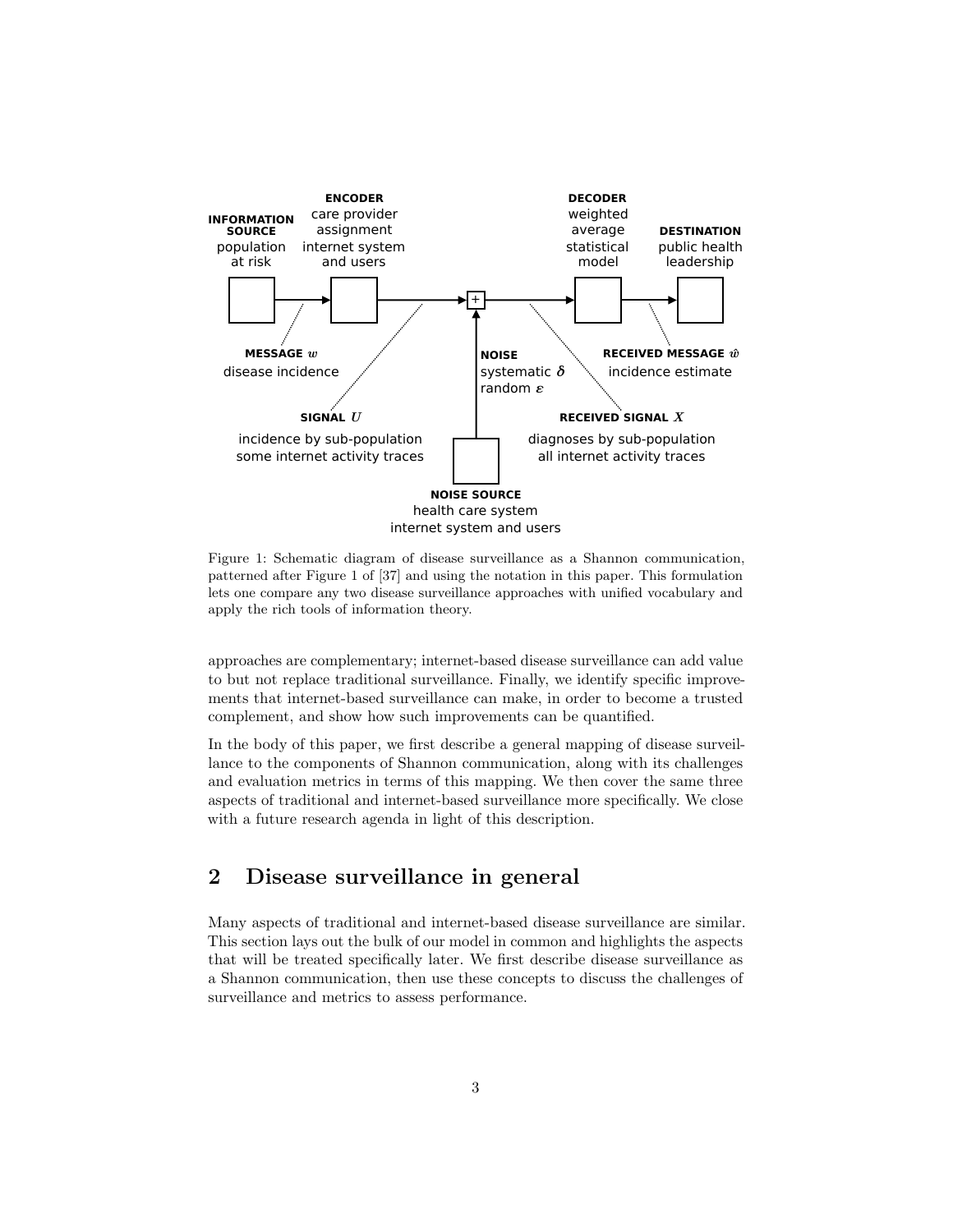<span id="page-3-0"></span>

Figure 2: Google Trends U.S. search volume [\[18\]](#page-23-5) for query string "flu" fitted to U.S. influenza-like-illness (ILI) data [\[6\]](#page-22-2). The plot shows that search volume fails to track ILI early in the season, perhaps due to vaccination publicity schedules, demonstrating concept drift. We call this query deceptive during these periods.

<span id="page-3-1"></span>

Figure 3: Prevalence of autism spectrum disorder as reported by parents has increased by a factor of 30 between 1997 and 2015 in a survey-based traditional surveillance approach [\[29,](#page-24-3) [40\]](#page-25-1), but actual prevalence probably has not [\[40\]](#page-25-1). This plot shows drift both gradually as parental interpretations of diagnostic criteria change over time and suddenly when diagnostic criteria were revised.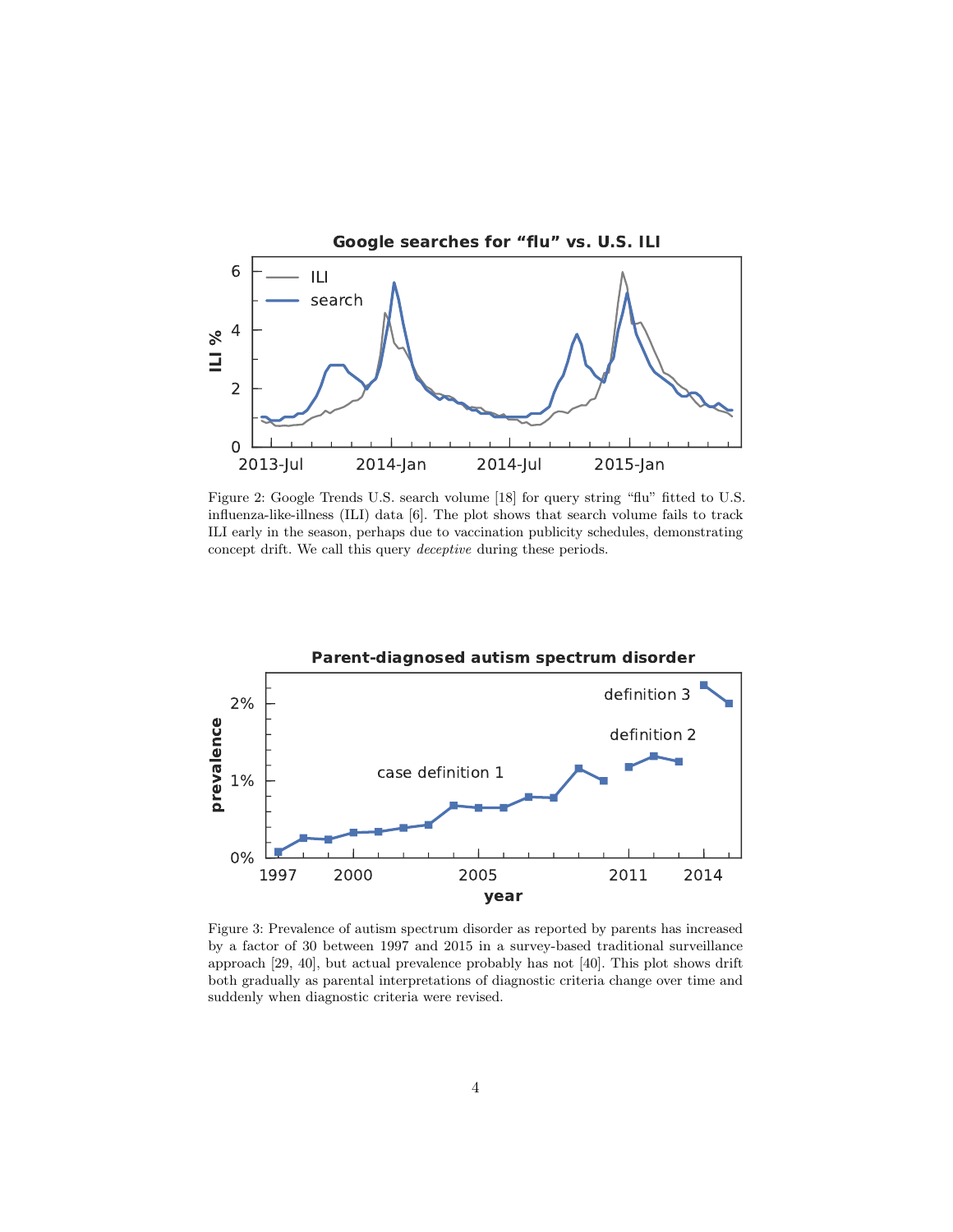<span id="page-4-0"></span>

Figure 4: Example population of 25 people and how information about this population's disease status flows to public health decision makers. By traditional means (top flow), incidence information is encoded by the assignment of people to providers, added to noise introduced by the health care system, and decoded by a weighted average. By internet-based means (bottom flow), information is encoded and made noisy by Wikipedia use and decoded by a statistical model. (Note that encyclopedia article visits resulting from infection observations contain both signal and random noise, as illustrated by the extra visit to "Influenza" and the missed visit to "Fever".) Because quantitative internet-based surveillance needs reference data for training, it both depends on and reflects problems in traditional surveillance

### 2.1 As a Shannon communication

Our model of disease surveillance as a Shannon communication is illustrated in schematic form in Figure [1](#page-2-0) and as an example population in Figure [4.](#page-4-0) This section walks through the key Shannon concepts and vocabulary, detailing how they fit a disease surveillance process.

The *information source* is a real-world phenomenon with a quantitative property we want to measure over some sequence of time intervals. Specifically, we assume that for each interval v, there exists a well-defined quantity of interest (QOI)  $w_n$ .

In our disease surveillance context, we might ask, of United States residents (information source), what fraction become infected with influenza (QOI) during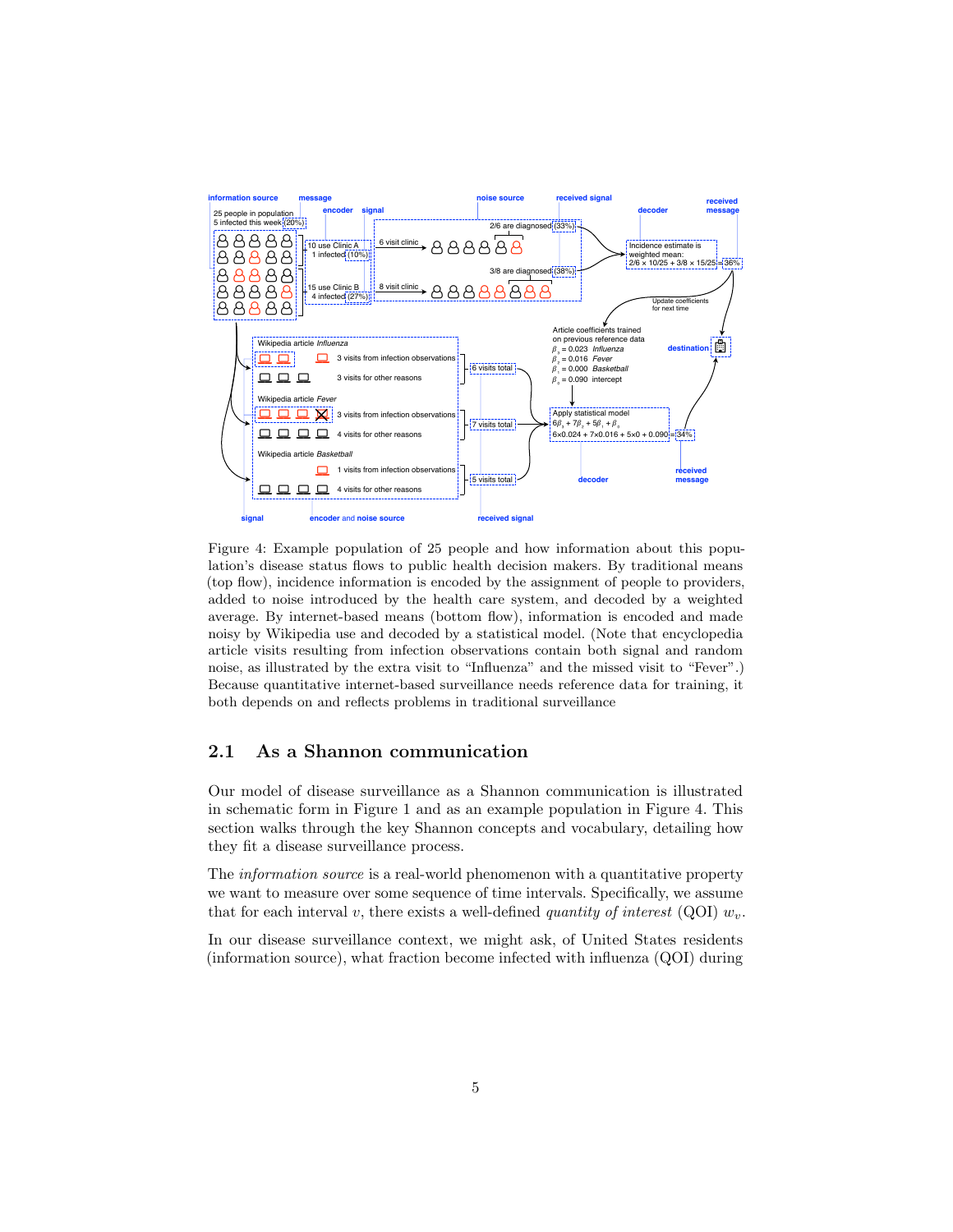each week of the flu season (interval):[2](#page-5-0)

$$
w_v = \frac{\text{people newly infected during } v}{\text{total population at risk}} \tag{1}
$$

Each  $w<sub>v</sub>$  comprises one symbol, and the message W is the sequence of all  $w<sub>v</sub>$ ; i.e.,  $W = \{w_1, w_2, ..., w_{|V|}\}.$  Here, W comprises the true, unobservable *epidemic* curve [\[30\]](#page-24-4) that public health professionals strive for.

Next, each symbol is transformed by an encoder function to its corresponding encoded symbol,  $U_v(w_v)$ . This transformation is distributed, so  $U_v$  is not a scalar quantity but rather a set of sub-symbols  $u_{vi}$ :

$$
U_v(w_v) = \{u_{v1}(w_v), u_{v2}(w_v), \dots, u_{v|U|}(w_v)\}\tag{2}
$$

(Note that when clear from context, we use unadorned function names like  $U_v$  and  $u<sub>v</sub>$  to refer to their output, not the function itself, with the argument implied.)

For traditional disease surveillance, the encoder is the partitioning of the population at risk into sub-populations. For example,  $u_{vi}$  might be the fraction of people served by clinic  $i$  who became infected during interval  $v$ .

For internet-based surveillance, the encoder is an internet system along with its users. Individuals with health concerns search, click links, write messages, and create other activity traces related to their health status or observations. For example,  $u_{vi}$  might be the noise-free number of web searches for query i motivated by observations of infection.

Both types of disease surveillance are noisy. Thus,  $U_v$  is unobservable by the decoder. Instead, the received symbol at each interval is a set  $X_v$  of noisy features:

<span id="page-5-1"></span>
$$
x_{vi}(w_v) = u_{vi}(w_v) + \delta_{vi} + \varepsilon_{vi}
$$
\n<sup>(3)</sup>

$$
X_v(w_v) = \{x_{v1}(w_v), x_{v2}(w_v), \dots, x_{v|U|}(w_v)\}\tag{4}
$$

Each observable feature  $x_{vi}$  is composed of unobservable signal  $u_{vi}$ , systematic noise  $\delta_{vi}$ , and random noise  $\varepsilon_{vi}$ .

For traditional disease surveillance, the noise source is the front-line health care system along with individuals' choices on whether to engage with this system. For example, there is random variation in whether an individual chooses to seek care and systematically varying influence on those choices. Also, diagnostic criteria can be over- or under-inclusive, and providers make both random and systematic diagnosis errors. Considering these and other influences,  $x_{vi}$  might be the fraction of individuals visiting clinic  $i$  who are diagnosed positive during

<span id="page-5-0"></span> $2$ This is known as *incidence*. An alternate measure is *prevalence*, which is the number of active infections at any given time and which may be more observable by laypeople. Despite this, we illustrate our model with incidence because it is more commonly used by public health professionals. The two are roughly interchangeable unless the interval duration is considerably shorter than the typical duration of infection.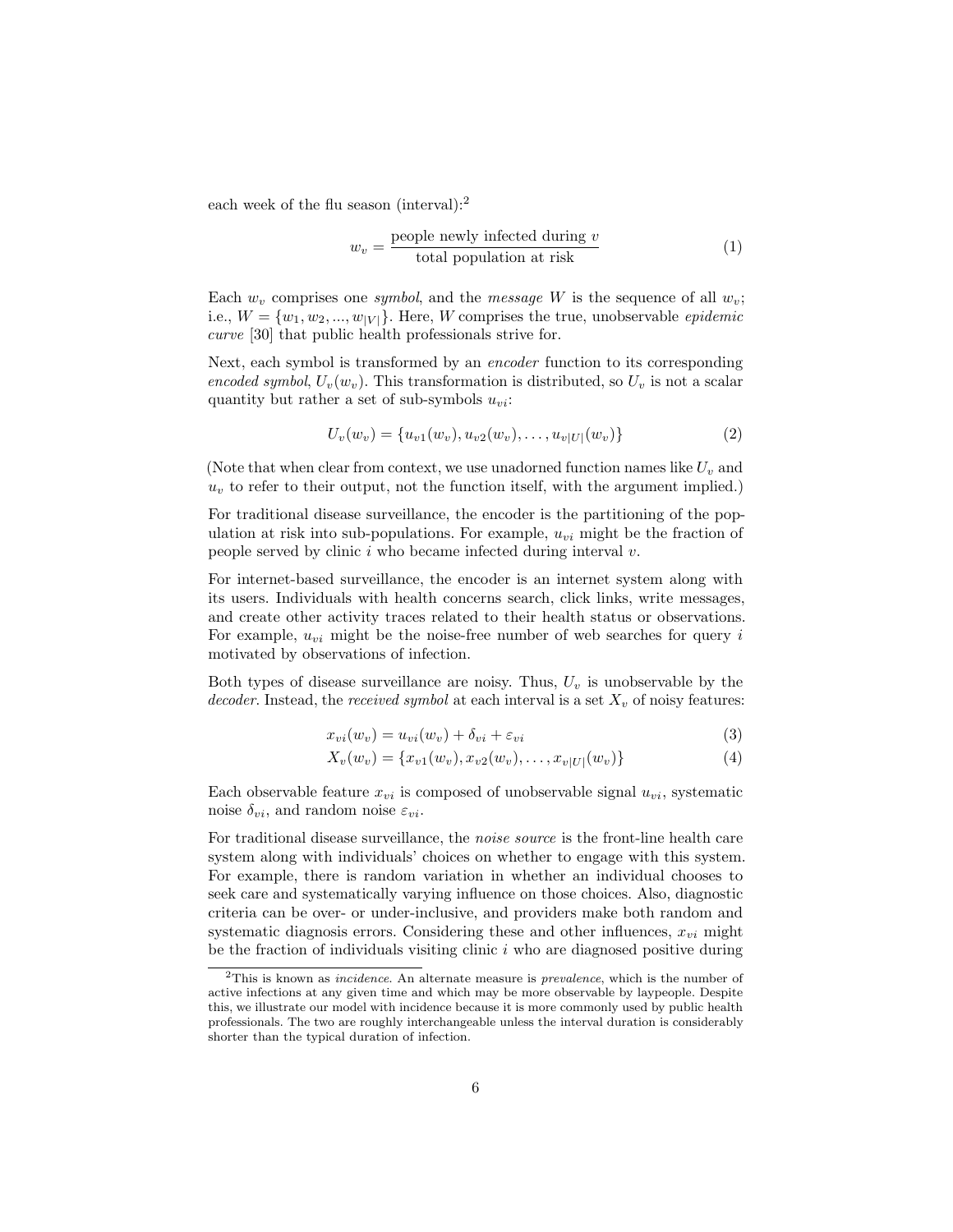interval  $v$ , which is not the same as the fraction of individuals in sub-population i who become infected.

For internet-based surveillance, both the noise source and the encoder are in the internet system and its users. For example, whether a given individual with health observations makes a given search contains random variation and systematic biases; also, health-related articles are visited by individuals for non-health reasons. Technical effects such as caching also affect the data.  $x_{vi}$  might be the number of number of searches for query  $i$ , which is different than the number of searches for query i motivated by observations of infection and unaffected by noise.

The decoder function  $\hat{w}_v(X_v)$  transforms the received symbol into an estimate of the QOI. For traditional disease surveillance, this is typically a weighted average of  $x_{\textit{ni}}$ ; for internet-based surveillance, it is a statistical model trained against available traditional surveillance estimates, which lag real time.

Further details of encoding, noise, and decoding are specific to the different surveillance methods and will be explored below.

Finally, the destination of the communication is the people who act on the knowledge contained in  $\hat{w}_v$ , in our case those who make public health decisions, such as public health professionals and elected or appointed leadership.

The problem is that  $\hat{w}_v \neq w_v$  for both traditional and internet surveillance. This leads to the questions why and by how much, which we address next.

#### 2.2 Challenges

QOI estimates  $\hat{w}_v$  are inaccurate for specific reasons.<sup>[3](#page-6-0)</sup> Feature *i* might be nonuseful because (a)  $u_{vi}(X_v)$  is too small, (b)  $\delta_{vi}$  is too large, (c) the function  $u_{vi}$ is changing, and/or (d)  $\delta_{vi}$  is changing. These problems can be exacerbated by model misspecification, e.g. if the "true" relationship is quadratic but a linear model is used; we assume a reasonably appropriate model. The following subsections describe these four challenges.

#### 2.2.1  $u_{vi}(X_v)$  too small: Signal to noise ratio

Disease surveillance can miss useful information because the signal  $u_{vi}$  is too small: either it does not exist  $(u_{vi} = 0)$  or is swamped by noise  $(u_{vi} \ll \delta_{vi} + \varepsilon_{vi})$ .

<span id="page-6-0"></span><sup>3</sup>This ontology of errors is related to that of survey statistics, which classifies on two dimensions [\[24\]](#page-24-5). Sampling error is random when the whole population is not observed and systematic when the selected sample is non-representative (selection bias). Non-sampling error is everything else, such as measurement and transcription error, and can also be random or systematic.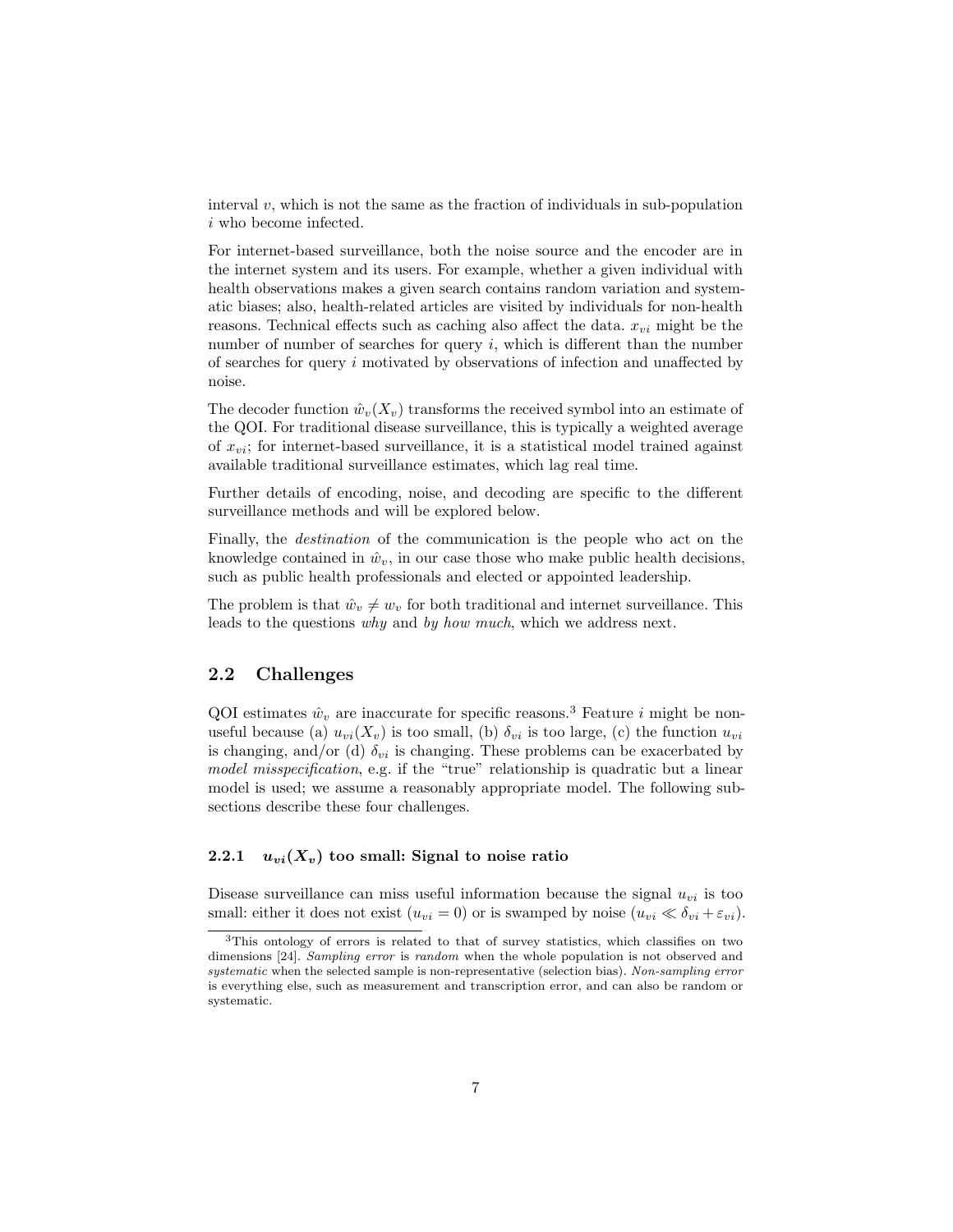For example, many diseases have high rates of asymptomatic infection; about half of influenza cases have no symptoms [\[4\]](#page-22-3). Asymptomatic infections are hard to measure because they do not motivate internet traces and infected individuals do not seek care. Thus, correction factors tend to be uncertain, particularly for specific outbreaks.

An example of the latter is diseases that have low incidence but are well-known and interesting to the public, such as rabies, which had two U.S. cases in 2013 [\[1\]](#page-22-4). These diseases tend to produce many internet activity traces, but few are related to actual infections.

#### 2.2.2  $\delta_{vi}$  too large: Static sample bias

The populations sampled by disease surveillance differ from the population at large in systematic ways. For example, those who seek care at clinics, and are thus available to traditional surveillance, tend to be sicker than the general population [\[19\]](#page-23-6), and internet systems invariably have different demographics than the general population [\[10\]](#page-22-5).

This problem increases systematic noise  $\delta_{vi}$  for a given feature i by the same amount in each interval v.

#### 2.2.3  $u_{vi}$  changing: Encoding drift

The encoder function can change over time, i.e.,  $u_{vi} \neq u_{ti}$  for different intervals  $v \neq t$ . For example, internet systems often grow rapidly; this increases the number of available observers, in turn increasing the average number of traces per infection.

This is a form of concept drift and reduces estimate accuracy when models erroneously assume function  $u_{vi} = u_{ti}$ .

#### 2.2.4  $\delta_{vi}$  changing: Sample bias drift

Systematic noise can also change over time, i.e.,  $\delta_{vi} \neq \delta_{ti}$ . A commonly cited cause is the "Oprah Effect" (named after the American television personality and businesswoman Oprah Winfrey), where public interest in an outbreak rises due to media coverage, in turn driving an increase in internet activity related to this coverage rather than disease incidence [\[3\]](#page-22-6). Traditional surveillance can have similar problems, dubbed the "Jolie Effect"; some scholars believe actress Angelina Jolie's well-publicized preemptive mastectomy caused a significant change in the population of women seeking breast cancer-related genetic tests [\[9\]](#page-22-7).

This is another form of concept drift and reduces estimate accuracy when models erroneously assume  $\delta_{vi} = \delta_{ti}$ .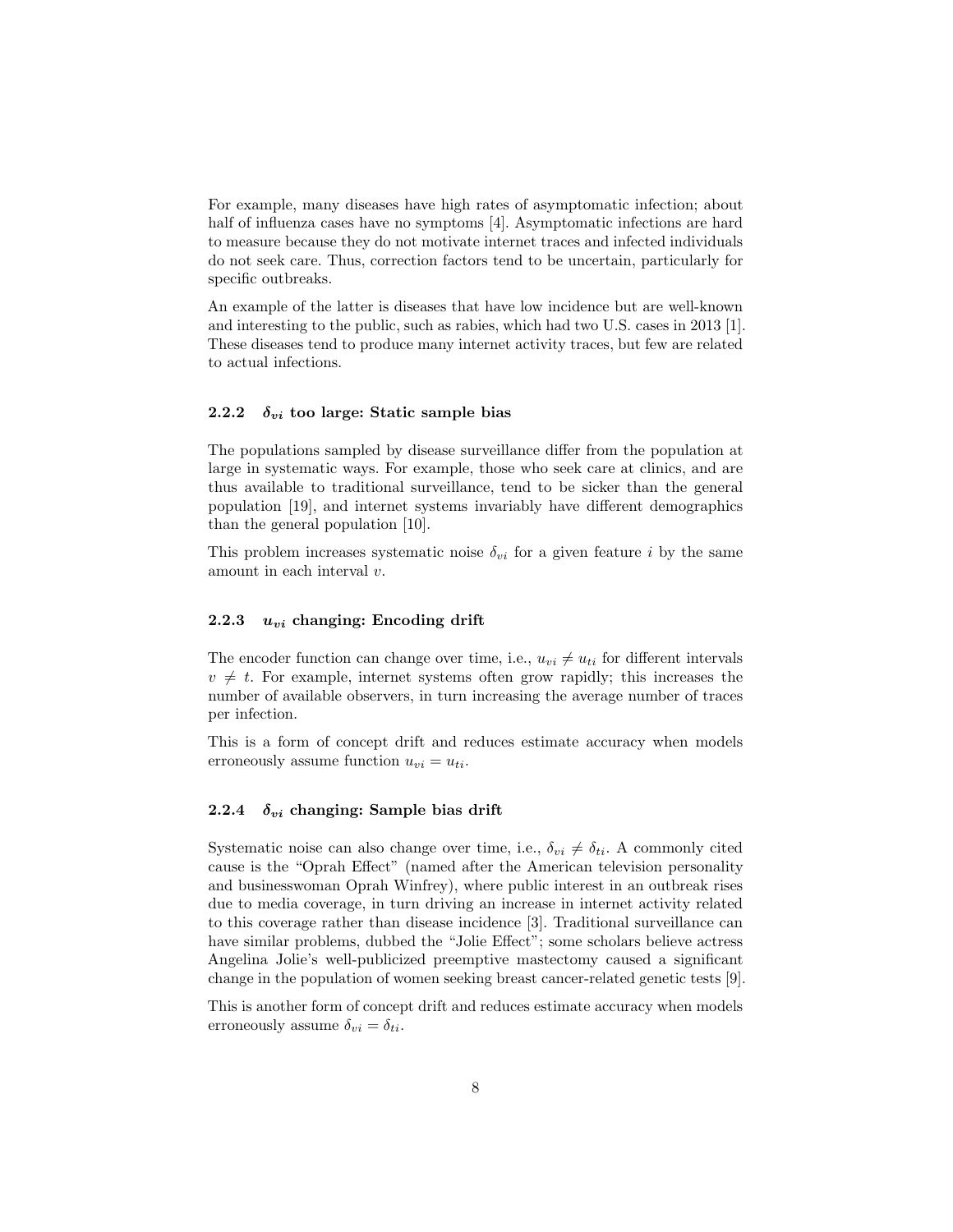Some phenomena can be a mix of the two types of drift. For example, internet systems actively manipulate activity [\[25\]](#page-24-1), such as Google's search recommendations that update live while a query is being typed [\[17\]](#page-23-7). This can lead users to create disease-related activity traces they might not have otherwise, whether motivated by an observed infection (encoding drift) or not (sample bias drift).

#### 2.3 Accuracy metrics

Epidemiologists evaluate disease surveillance systems on a variety of qualitative and quantitative dimensions [\[38\]](#page-25-2). One of these is accuracy: how close is the estimated incidence to the true value? This can be considered from two perspectives. Error is the difference between the estimated and true QOI values, while deceptiveness is the fraction of an estimate that is based on coincidental rather than informative evidence. The latter is important because it quantifies the risk that future applications of a model will give less accurate estimates. This section defines the two metrics.

#### 2.3.1 Error

We quantify error  $\bf{E}$  in the usual way, as the difference between the QOI and its estimate:

$$
\mathbf{E}_v = \hat{w}_v - w_v \tag{5}
$$

Perfectly accurate estimates yield  $\mathbf{E}_v = 0$ , overestimates  $\mathbf{E}_v > 0$ , and underestimates  $\mathbf{E}_v < 0$ . Importantly,  $\mathbf{E}_v$  is unobservable, because  $w_v$  is unobservable.

As we discuss below, traditional surveillance acknowledges that  $\mathbf{E}_v \neq 0$  but its methods often assume  $\mathbf{E}_v = 0$ , and this finds its way into internet surveillance via the latter's training.

#### 2.3.2 Deceptiveness

Our second metric, deceptiveness, addresses the issue that an estimate can be accurate for the wrong reasons. A deceptive search query is illustrated in Figure [2.](#page-3-0) Another example for internet-based surveillance is the sport of basketball, whose season of play roughly coincides with the flu season. A naïve model can notice this correlation and build a decoder that uses basketball-related activity traces to accurately estimate flu incidence. Philosophers might say this model has a justified true belief — it has a correct, evidence-based assessment of the flu but this belief is not knowledge because it is not based on relevant evidence, creating a Gettier problem [\[14\]](#page-23-8). This flu model relies on a coincidental, rather than real, relationship [\[16\]](#page-23-1). We call such a model, based on deceptive features, also deceptive.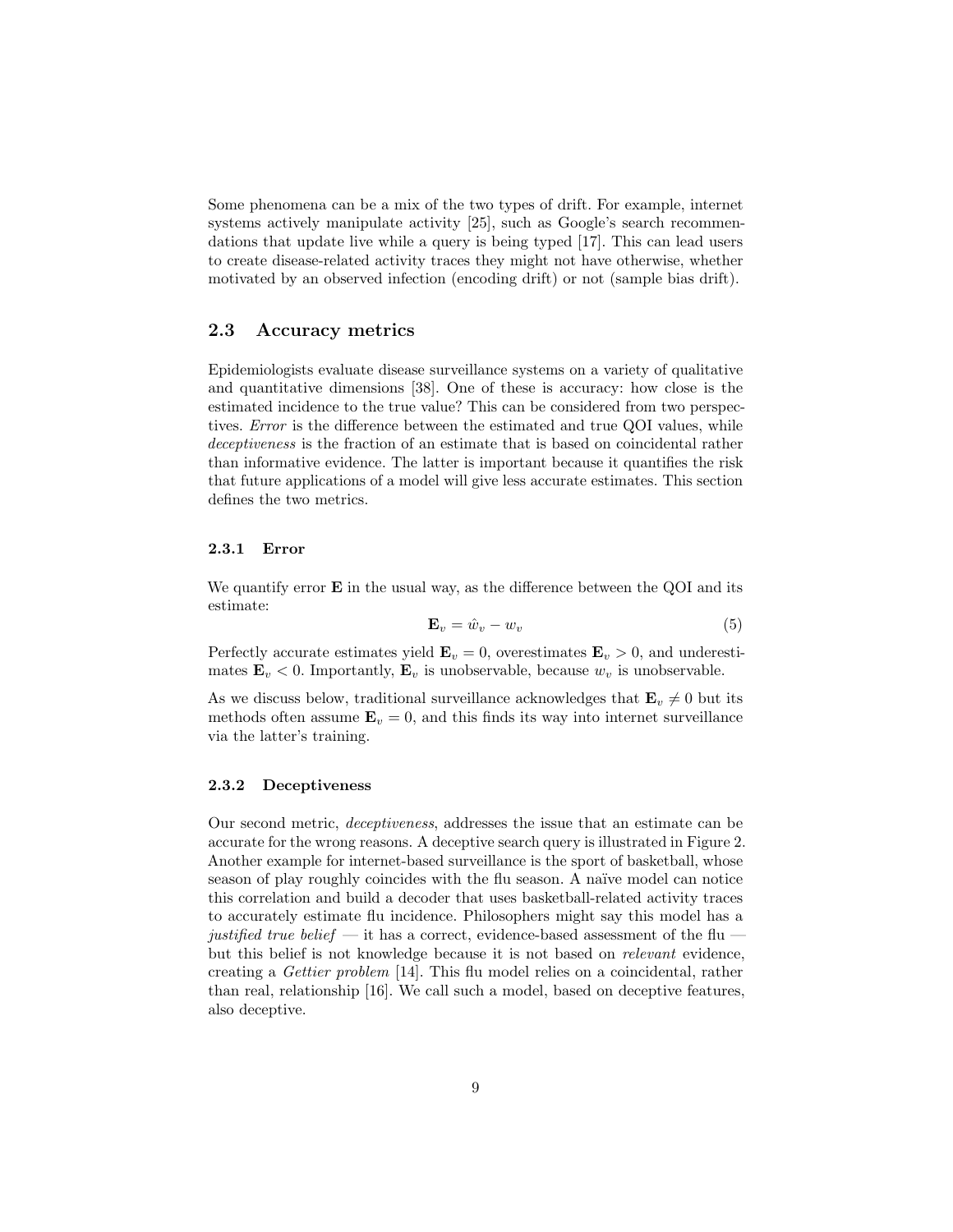We quantify the deceptiveness of both disease incidence estimates and individual features for both specific intervals and the analysis period as a whole. For a specific interval, deceptiveness is the fraction of the feature or estimate's value that is the result of noise, and the deceptiveness for the analysis period as a whole is the maximum of any interval (or some other suitable aggregation function).

Specifically, the deceptiveness of a specific feature i at interval v is:<sup>[4](#page-9-0)</sup>

$$
\mathbf{g}_{vi} = \frac{|\delta_{vi}| + |\varepsilon_{vi}|}{|u_{vi}| + |\delta_{vi}| + |\varepsilon_{vi}|} \in [0, 1]
$$
(6)

One can also define systematic and random deceptiveness  $g^s$  and  $g^r$  if the two types of noise should be considered separately.

We summarize the deceptiveness of a feature by its maximum deceptiveness over all intervals:

$$
\mathbf{g}_i = \max_v(\mathbf{g}_{vi})
$$
\n(7)

The deceptiveness of a complete estimate or model depends on the decoder function  $\hat{w}$ , because a decoder that is better able to exclude noise (e.g., by giving deceptive features small coefficients) will reduce the deceptiveness of its estimates. Thus, we partition  $\hat{w}$  into functions that depend on signal  $\hat{w}^s$ , systematic noise  $\hat{w}^{\text{ns}}$ , and random noise  $\hat{w}^{\text{nr}}$ :

$$
\Delta_v = \{ \delta_{v1}, \delta_{v2}, ..., \delta_{v|U|} \}
$$
\n(8)

$$
\mathcal{E}_v = \{\varepsilon_{v1}, \varepsilon_{v2}, ..., \varepsilon_{v|U|}\}\tag{9}
$$

$$
\hat{w}_v(X_v) = \hat{w}_v^{\rm s}(U_v) + \hat{w}_v^{\rm ns}(\Delta_v) + \hat{w}_v^{\rm nr}(\mathcal{E}_v)
$$
\n(10)

The deceptiveness of an estimate G is therefore:

$$
\mathbf{G}_v = \frac{|\hat{w}_v^{\text{ns}}(\Delta_v)| + |\hat{w}_v^{\text{ns}}(\mathcal{E}_v)|}{|\hat{w}_v^{\text{s}}(U_v)| + |\hat{w}_v^{\text{ns}}(\Delta_v)| + |\hat{w}_v^{\text{nr}}(\mathcal{E}_v)|} \in [0, 1]
$$
\n(11)

$$
\mathbf{G} = \max_{v}(\mathbf{G}_v) \tag{12}
$$

A deceptive feature is an example of a spurious relationship. These typically arise due to omitted variable bias: there is some confounding variable (e.g., day of year) that jointly influences both a deceptive feature and the QOI, creating a model mis-specification [\[2\]](#page-22-8). Corrections include adding confounds to the model as control variables and data de-trending. These effects can be captured by our approach in  $\hat{w}^{\text{ns}}$  and  $\hat{w}^{\text{nr}}$ .

Like error, deceptiveness is unobservable, and more pernicious because quantifying it relies on the causality of the relationship between a feature and the QOI. This makes it easy and tempting to discount. Further, being a measure of

<span id="page-9-0"></span><sup>4</sup>This formulation ignores the fact that a feature can have multiple, offsetting sources of noise. One could correct this problem by summing the absolute value of each noise source independently. In general, the definition of g should be adapted to specific applications.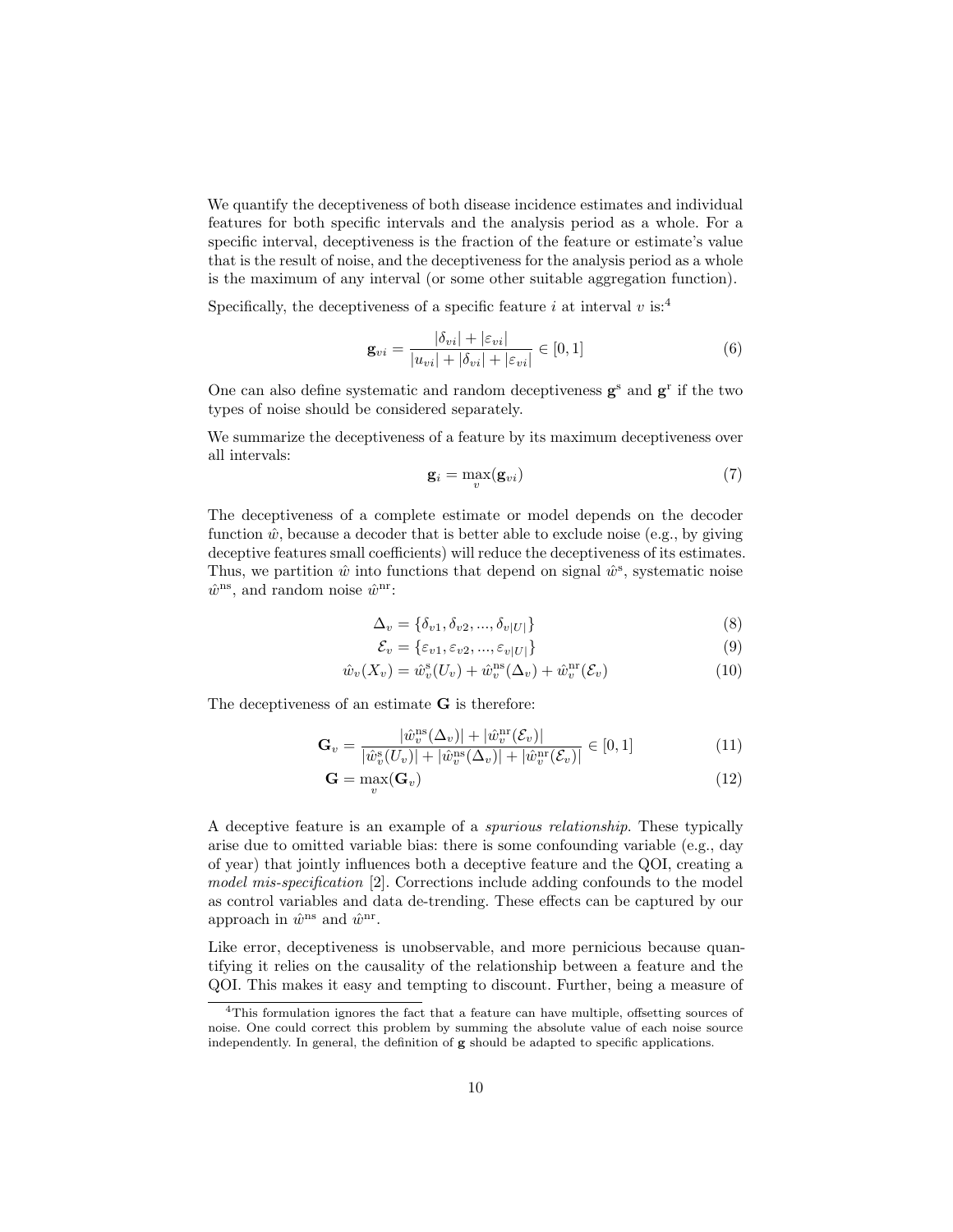risk, estimating it from past data requires care because relevant future outcomes cannot be incorporated. However, as we discuss below, additional information such as semantic relatedness can help with such estimates.

We turn next to a specific analysis of traditional disease surveillance as a Shannon communication.

# 3 Traditional disease surveillance

Traditional disease surveillance is based on in-person gathering of clinical or laboratory data. These data feed into a reporting chain that aggregates them and computes the corresponding QOI estimates.

This section completes the Shannon model for traditional surveillance by detailing the encoding, noise, and decoding steps. We then explore the implications of this model for the surveillance challenges and accuracy metrics.

### 3.1 Shannon communication model

As a concrete example to illustrate the encoding and decoding components of the traditional surveillance communication, we use the United States' seasonal influenza reporting system, ILInet, because it is one of the most featureful traditional surveillance systems. ILInet produces incidence estimates of influenza-like-illness (ILI): symptoms consistent with influenza that lack a nonflu explanation [\[5\]](#page-22-9). Other well-known surveillance systems include the European Surveillance System (TESSy) [\[31\]](#page-24-6), the Foodborne Diseases Active Surveillance Network (FoodNet) [\[20\]](#page-23-9), and the United States' arboviral surveillance system (ArboNET) [\[27\]](#page-24-7).

Data for ILInet is collected at roughly 2,800 voluntarily reporting sentinel provider clinics [\[5\]](#page-22-9). During each one-week interval, reporting providers count (a) the total number of patients seen and (b) the number of patients diagnosed with ILI. These numbers are aggregated via state health departments and the CDC to produce the published ILI estimates.

This procedure suggests a hierarchical partition of the population at risk, as illustrated in Figure [5.](#page-11-0) The observable sets are:

- $P_v$ : All members of the population at risk.
- $P_v^{\mathbf{v}}$ : People who visit a sentinel provider.
- $P_v^{\text{nv}}$ : People who do not visit a sentinel provider.
- $P_v^d$ : People who visit a provider and meet the surveillance criteria, in this case because they are diagnosed with ILI.
- $P_v^{\text{nd}}$ : People who visit a provider but do not meet the surveillance criteria.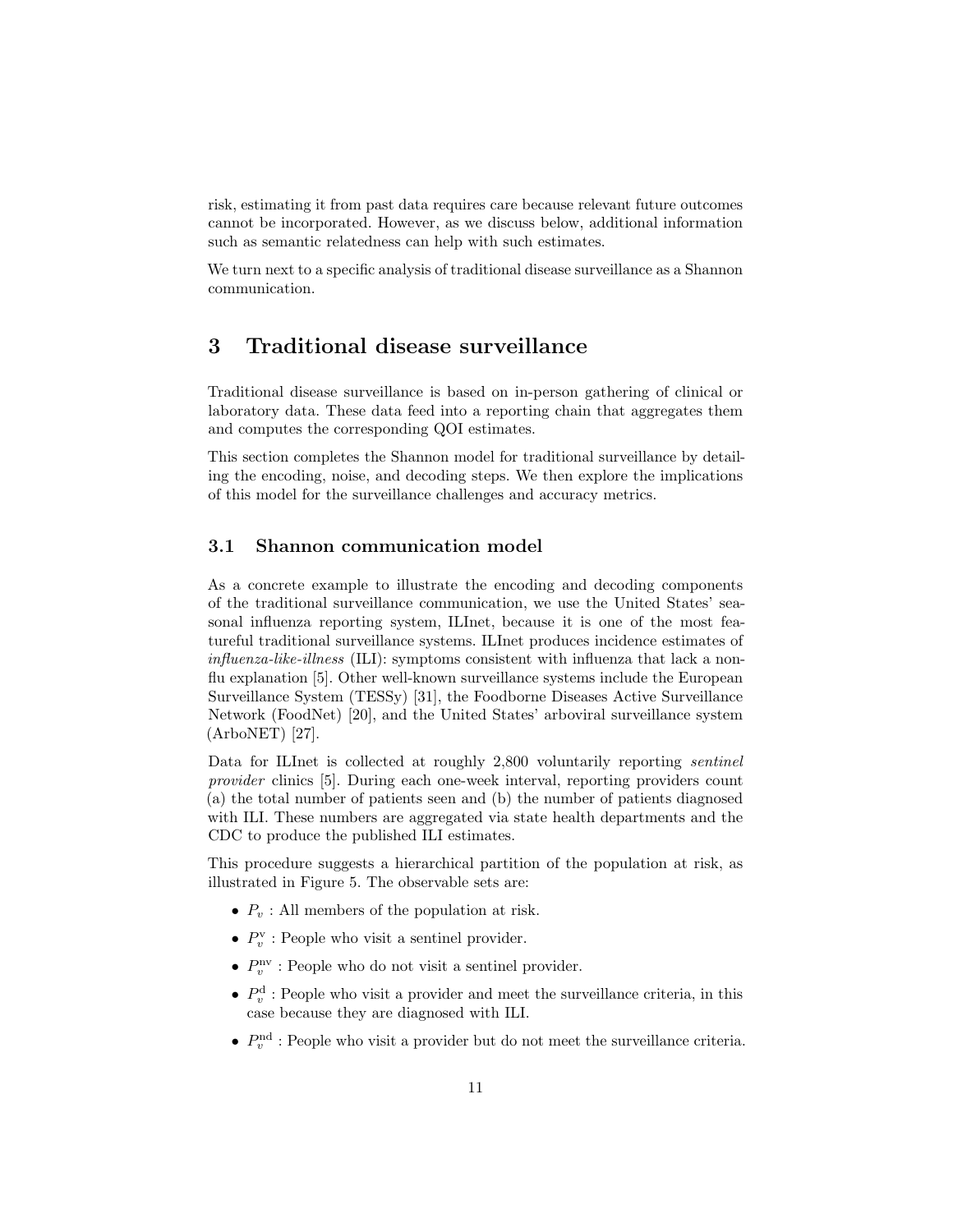<span id="page-11-0"></span>

Figure 5: Hierarchical partition of the population at risk P into sets whose size is observable or not by traditional disease surveillance. This illustrates the mismatch between the information available to traditional surveillance and the quantity it is trying to measure.

The sizes of these sets are observable:  $|P_v|$  from census data;  $|P_v^{\rm v}|$ ,  $|P_v^{\rm d}|$ , and  $|P_v^{\text{nd}}|$  from provider reports; and  $|P_v^{\text{nv}}| = |P_v| - |P_v^{\text{v}}|$  by subtraction.

These sets are defined by provider visits and diagnosis, which is not the same as infection status. Thus, each is further partitioned into two unobservable subsets: those who acquire a flu infection during interval  $v$  and those who do not (though they may have an active infection acquired during a previous interval). We denote these with superscript + and – respectively, e.g.,  $P_v = P_v^+ \cup P_v^-$ ;  $P_v^+ \cap P_v^- = \varnothing$ .

We add a final, orthogonal partitioning into  $|U|$  sub-populations served by provider  $i$ . For example, the members of sub-population  $i$  who visited a sentinel provider during interval v and met the surveillance criteria comprise  $P_{vi}^{\rm d}$ . Each individual is a member of exactly one sub-population, and we assume for simplicity that members of sub-population i visit either provider i or none at all.[5](#page-11-1)

We can now model the encoding function that creates vector  $X_v$ . Recall that the symbol that we wish to encode is the fraction of the population at risk that

<span id="page-11-1"></span><sup>5</sup>How individuals select providers does not affect our exposition. Real-world selections are typically driven by geography, socioeconomic status, demographics, and insurance.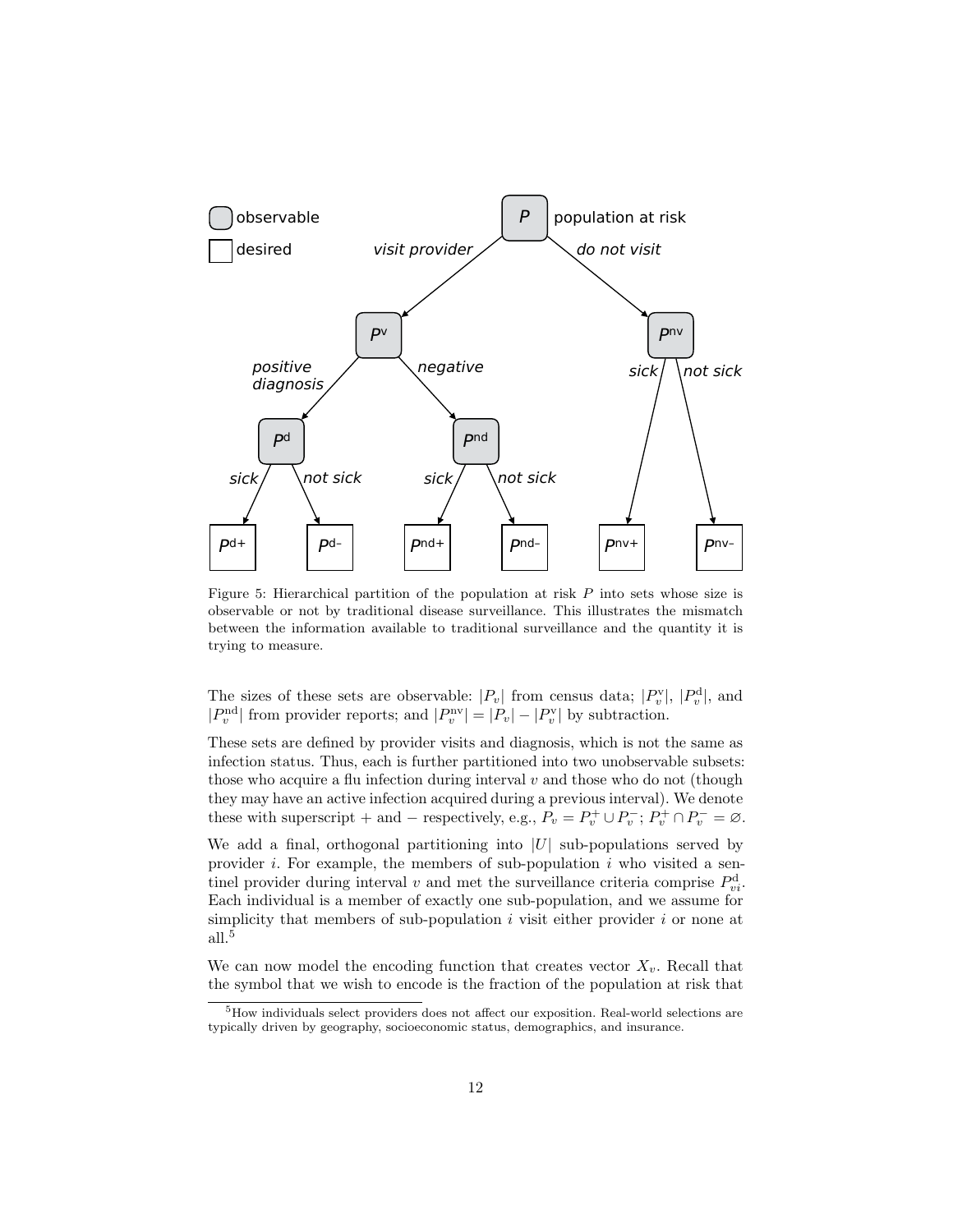became infected during the interval:

$$
w_v = \frac{|P_v^+|}{|P_v|} \tag{13}
$$

$$
|P_v^+| = |P_v^{\text{d}+}| + |P_v^{\text{nd}+}| + |P_v^{\text{nv}+}| \tag{14}
$$

This can be partitioned by sub-population  $i$ :

$$
u_{vi}(w_v) = \frac{|P_{vi}^+|}{|P_{vi}|}
$$
\n(15)

<span id="page-12-3"></span>
$$
\beta_i = \frac{|P_{vi}|}{|P_v|} \tag{16}
$$

<span id="page-12-1"></span>
$$
w_v = \sum_{i=1}^{|U|} \beta_i u_{vi}
$$
 (17)

Note that  $w_v$  is defined in terms of infection status. On the other hand, surveillance can observe only whether someone visits a sentinel provider and whether they are diagnosed with the surveillance criteria. Each feature  $x_{vi} \in X_v$  is the fraction of patients visiting provider  $i$  who are diagnosed:<sup>[6](#page-12-0)</sup>

<span id="page-12-4"></span>
$$
x_{vi} = \frac{|P_{vi}^{\rm d}|}{|P_{vi}^{\rm v}|}\tag{18}
$$

Decoding to produce the estimate  $\hat{w}_v$  is accomplished as in Equation [17,](#page-12-1) using the population-derived  $\beta$  as above:<sup>[7](#page-12-2)</sup>

$$
\hat{w}(X_v) = \sum_{i=1}^{|U|} \beta_i x_{vi}
$$
\n(19)

In short, the traditional surveillance communication is purpose-built to collect only disease-relevant information and thus couples with a simple decoder. Nonetheless, this communication does face the challenges enumerated above and is not noise-free. This we address next.

#### <span id="page-12-5"></span>3.2 Challenges

This section details the four challenges outlined above in the context of traditional surveillance. The key issue is sample bias, both static and dynamic.

<span id="page-12-0"></span><sup>&</sup>lt;sup>6</sup>In reality, providers report the numerator and denominator of  $x_{vi}$  separately, but we omit this detail for simplicity.

<span id="page-12-2"></span><sup>&</sup>lt;sup>7</sup>This corresponds to the ILInet product *weighted ILI*, which weights by state population. A second product, plain ILI, gives each reporting provider equal weight. For simplicity, this paper uses unadorned ILI to refer to weighted ILI.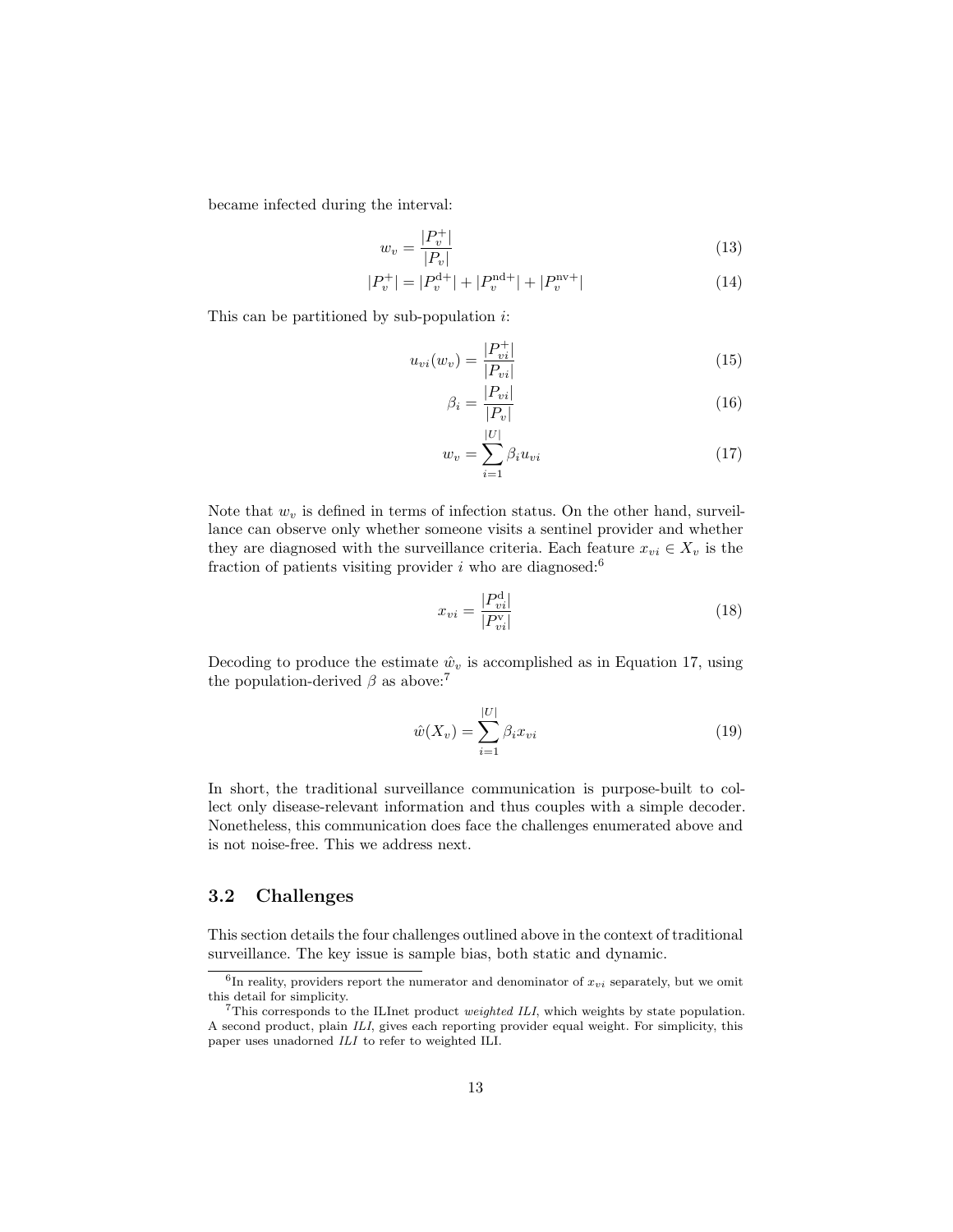#### 3.2.1 Signal to noise ratio

Traditional surveillance generally does not have meaningful problems with signal to noise ratio. While there are noise sources, as discussed below, these tend to be a nuisance rather than a cause of misleading conclusions.

This is due largely to the purpose-built nature of the surveillance system, which works hard to measure only what is of interest. To avoid missing cases of important rare diseases, where signal to noise ratio is of greatest concern, monitoring is more focused. For example, any provider who sees a case of rabies must report it [\[1\]](#page-22-4), in contrast to ILInet, which captures only a sample of seasonal flu cases.

#### 3.2.2 Static sample bias

Patient populations  $(P<sup>v</sup>)$  differ systematically from the general population  $(P)$ . For example, patients in the Veteran Health Administration tend to be sicker and older than the general population [\[19\]](#page-23-6), and traditional influenza systems tend to over-represent severe cases that are more common in children and the elderly [\[35\]](#page-25-3).

Sampling bias can in principle be mitigated by adjusting measurement weights to account for the ways in which the populations differ, for example by age [\[35\]](#page-25-3), triage score [\[35\]](#page-25-3), and geography [\[5\]](#page-22-9). This, however, requires quantitative knowledge of the difference, which is not always available or accurate.

ILInet uses the number of sites that report each week, state-specific baselines, and age [\[5\]](#page-22-9). For influenza, age is particularly important for mitigating sample bias, because severity and attack rate differ widely between age groups [\[35\]](#page-25-3).

#### 3.2.3 Encoding drift

In our model, traditional surveillance is immune to encoding drift because the encoder functions contain only  $w_y$  (Equation [15\)](#page-12-3); there are no other parameters to effect drift.

#### 3.2.4 Sample bias drift

Traditional surveillance is designed to be consistent over time, but it does not reach this goal perfectly and is not immune to drifting sample bias.

One source of drift is that case definitions change. Figure [3](#page-3-1) illustrates this for autism spectrum disorder, and the definition of ILI has also varied over time [\[23\]](#page-24-8). Another is that individuals' decisions on whether to seek care drift; for example, media coverage of an outbreak [\[34\]](#page-24-9) or a celebrity editorial [\[9\]](#page-22-7) can affect these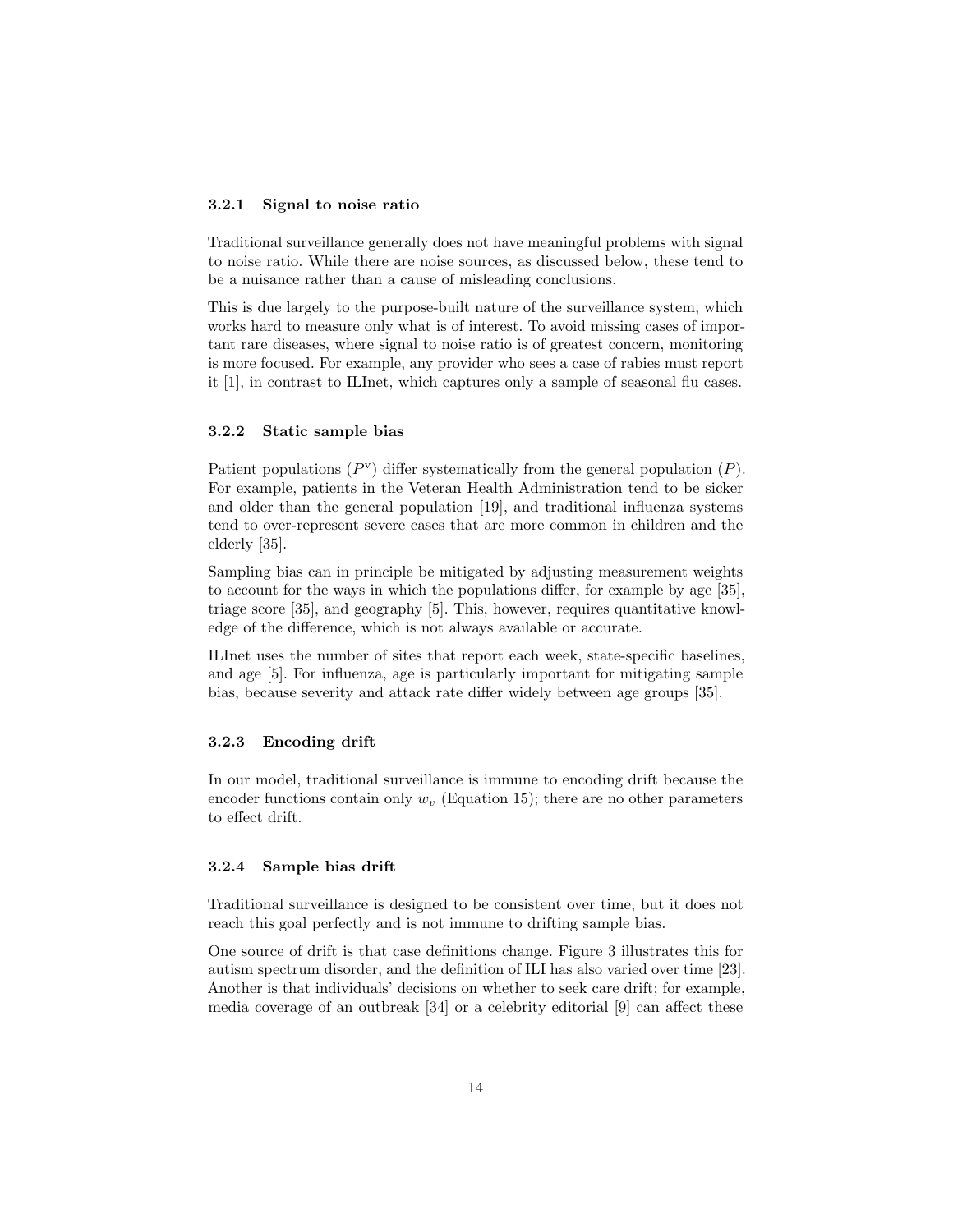decisions. These and others do not affect the newly infected and non-newlyinfected equally, so the sample bias and associated systematic noise changes.

This suggests that traditional surveillance might be improved by better addressing sample bias. Bias could be reduced by sampling those not seeking care, e.g., by random telephone surveys of the general population for flu symptoms, and it could be better corrected with improved static and dynamic bias models.

#### 3.3 Accuracy

Traditional surveillance features include patients not newly infected  $(P_{vi}^{\mathbf{d}-} \subset P_{vi}^{\mathbf{d}})$ and exclude people who are newly infected but receive a negative diagnosis or do not visit a sentinel provider  $(P_{vi}^{\text{nd}+} \cap P_{vi}^{\text{d}} = \varnothing$  and  $P_{vi}^{\text{nv}+} \cap P_{vi}^{\text{v}} = \varnothing$ , respectively). Causes include lack of symptoms, diagnosis errors by individual or provider, and access problems. That is:

$$
x_{vi} = \frac{|P_{vi}^{\rm d}|}{|P_{vi}^{\rm v}|} \neq \frac{|P_{vi}^{\rm +}|}{|P_{vi}|} = u_{vi}
$$
\n(20)

In practice, this problem is addressed by essentially assuming it away. That is, consumers of traditional surveillance assume that the fraction of patients diagnosed with the surveillance criteria does in fact equal the new infection rate among the general population:

$$
\frac{|P_{vi}^{\rm d}|}{|P_{vi}^{\rm v}|} = \frac{|P_{vi}^+|}{|P_{vi}|}
$$
\n(21)

$$
x_{vi} = u_{vi} \tag{22}
$$

Some recent work extends this to assume that the quantities are proportional, independent of  $v$  [\[36,](#page-25-4) e.g.].

Epidemiologists know this assumption is dubious. They are careful to refer to "ILI" rather than "influenza", do not claim that ILI is equal to incidence, and give more consideration to changes over time rather than specific estimate values. Under these caveats, the measure serves well the direct goals of surveillance, such as understanding when an outbreak will peak and its severity relative to past outbreaks [\[5\]](#page-22-9).

Both error and deceptiveness in traditional surveillance depend on noise. This can be quantified by rewriting Equation [18:](#page-12-4)

$$
x_{vi} = u_{vi} + \frac{|P_{vi}^{\mathrm{d}}|}{|P_{vi}^{\mathrm{v}}|} - \frac{|P_{vi}^{\mathrm{+}}|}{|P_{vi}|}
$$
\n(23)

$$
\delta_{vi} + \varepsilon_{vi} = \frac{|P_{vi}^{\mathrm{d}}|}{|P_{vi}^{\mathrm{v}}|} - \frac{|P_{vi}^{\mathrm{+}}|}{|P_{vi}|} \tag{24}
$$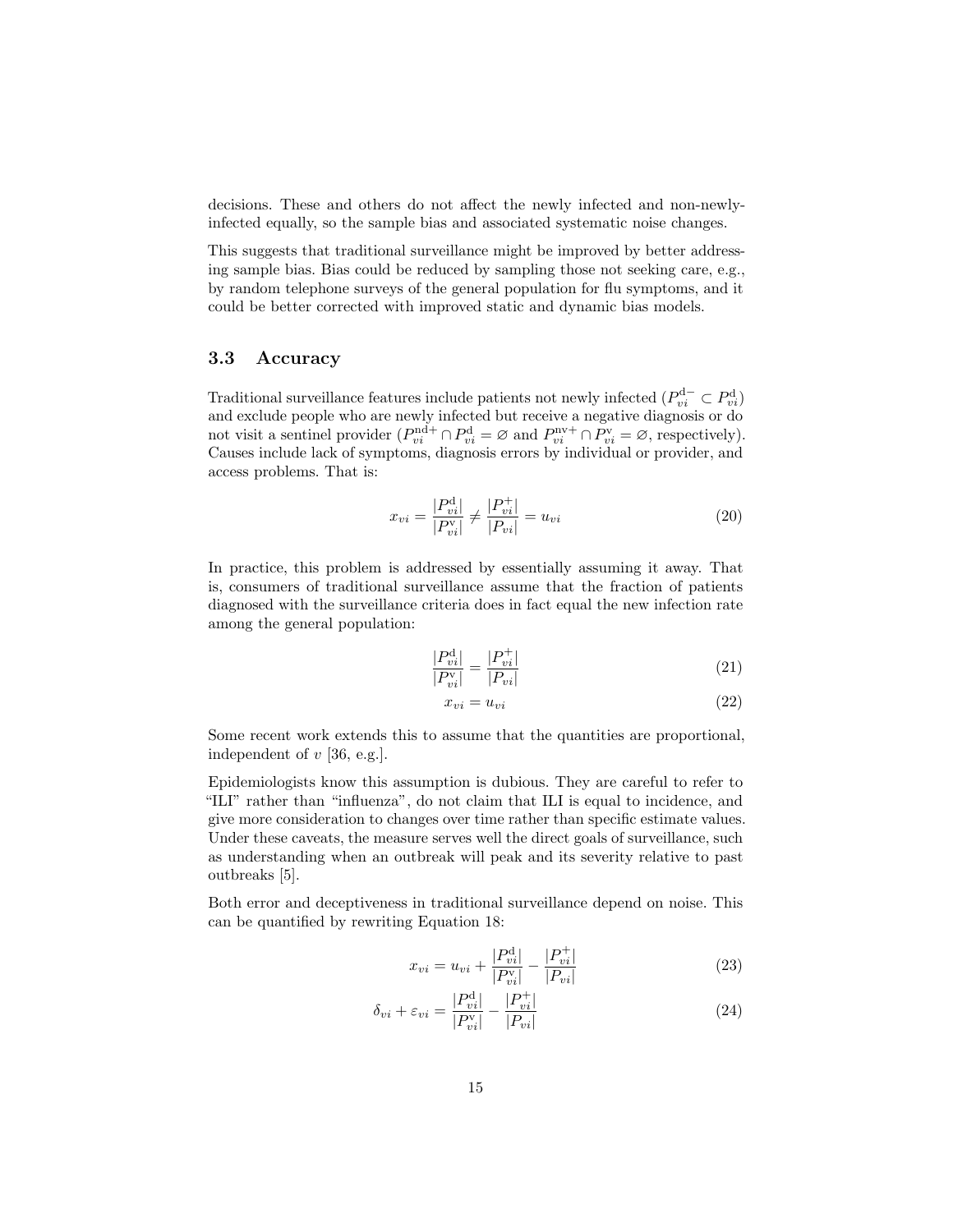As one might expect, the noise in feature  $x_{vi}$  is the difference between the fraction of clinic-visiting, diagnosed patients and the fraction of the general population newly infected.

One challenge is separating the noise into systematic and random components. For example, if a newly infected person chooses to seek care, how much of that decision is random chance and how much is systematic bias? The present work does not address this, but one can imagine additional parameters to quantify this distinction.

#### 3.3.1 Error

Recall that error is the difference between the true QOI and its estimate:

$$
\mathbf{E}_v = \hat{w}_v - \frac{|P_v^+|}{|P_v|} \tag{25}
$$

The unobservable ratio  $\frac{|P_v^+|}{|P_v^-|}$  $\frac{|P_v|}{|P_v|}$  can be estimated, but with difficulty, because one must test the entire population, not just those who seek care or are symptomatic. One way to do this is a sero-prevalence study, which looks for antibodies in the blood of all members of a population; this provides direct evidence of past infection rates [\[15\]](#page-23-10).

The adjustments discussed above in §[3.2](#page-12-5) also reduce error by improving  $\hat{w}_v$ .

#### 3.3.2 Deceptiveness

One can write the deceptiveness of a specific feature as follows:

$$
\mathbf{g}_{vi} = \frac{\left| \frac{|P_{vi}^{\text{d}}|}{|P_{vi}^{\text{d}}|} - u_{vi} \right|}{u_{vi} + \left| \frac{|P_{vi}^{\text{d}}|}{|P_{vi}^{\text{d}}|} - u_{vi} \right|} \tag{26}
$$

Note that because we only know  $\delta_{vi}$  and  $\varepsilon_{vi}$  as a sum, we must use  $|\delta_{vi}+\varepsilon_{vi}|$  rather than  $|\delta_{vi}|+|\varepsilon_{vi}|$ , making the metric less robust against offsetting systematic and random error.

This again depends on an unobservable ratio, meaning that in practice it must be estimated rather than measured.

 $w_v \neq \hat{w}_v$  in traditional disease surveillance due to unavoidable systematic and random noise. Nevertheless, it frequently provides high-quality data of great social value. For example, the distinction between a case of influenza and a case of non-influenza respiratory disease with flu-like symptoms is often immaterial to clinical resource allocation and staffing decisions, because the key quantity is volume of patients rather than which specific organism is at fault.  $\hat{w}_v$  provides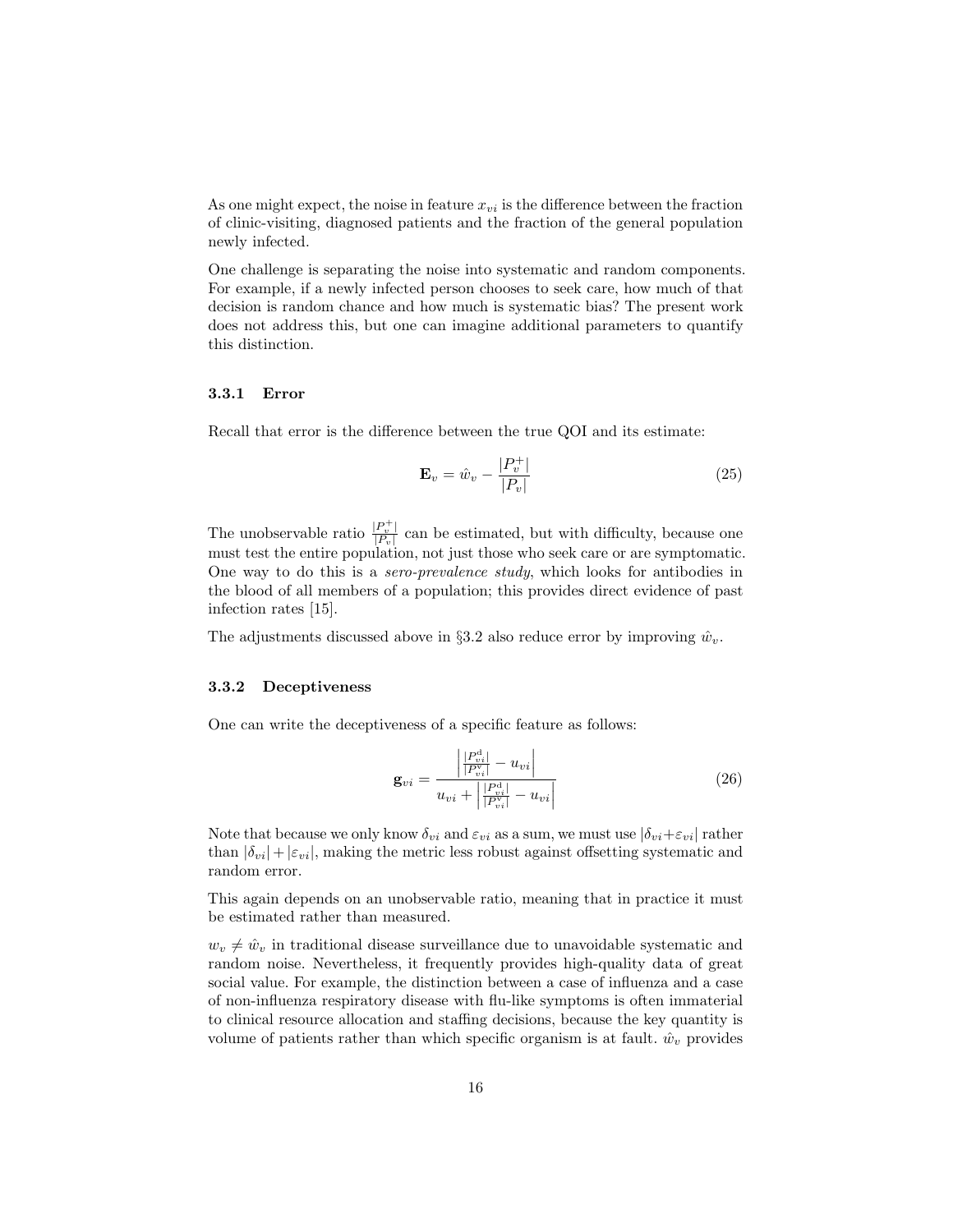this. Thus, traditional surveillance is an example of a situation where the quantity of interest  $w_v$  is elusive, but a noisy and biased surrogate  $\hat{w}_v$  is available and sufficient for many purposes. Accordingly, traditional surveillance has much in common with internet-based surveillance, as we next explore.

# 4 Internet-based disease surveillance

In contrast to traditional surveillance, which is based on data gathered by direct observation of individual patients, internet-based disease surveillance conjectures that traces of people's internet activity can drive a useful incidence estimation model. Thus, its Shannon communication differs, as do the corresponding implications for its challenges and accuracy.

#### 4.1 Shannon communication model

Internet-based surveillance leverages found features optimized for unrelated purposes,[8](#page-16-0) instead of purpose-built ones as in traditional surveillance.

Rather than diagnosis counts made by health care providers, features in internet surveillance arise by counting defined classes of activity traces; thus, they are much more numerous. For example, Wikipedia contains 40 million encyclopedia articles across all its languages [\[41\]](#page-25-5), versus 2,800 ILInet providers. As a corollary, while traditional features offer useful information by design, internet-based features are the result of complex guided and emergent human behavior and thus overwhelmingly non-informative. That is, most internet features provide no useful information about flu incidence, but a few might. For example, the number of times the Wikipedia article "Influenza" was requested in a given week plausibly informs a flu estimate, while "Basketball" and "George H. W. Bush" do not.

Raw traces such as access log lines are converted into counts, such as the number of requests for each article, searches for each query string, or n-gram mentions per unit time. In the case of Wikipedia,  $x_{vi} \in \mathbb{Z} \geq 0$  is the number of requests for Wikipedia article  $i$  during interval  $v$ .

These trace counts comprise the features. For example, for each new infection during interval v, some number of requests  $u_{vi}$  for every Wikipedia article i is generated. Added to this signal is systematic noise  $\delta_{vi}$  (article requests made for other reasons), and random noise  $\varepsilon_{vi}$  (random variation in article traffic). Thus, the features observable to the decoder are the familiar mix of signal and noise:

<span id="page-16-1"></span>
$$
x_{vi} = u_{vi} + \delta_{vi} + \varepsilon_{vi}.
$$
\n<sup>(3)</sup>

<span id="page-16-0"></span><sup>8</sup>For example, looking at illustrations of cats [\[33\]](#page-24-10).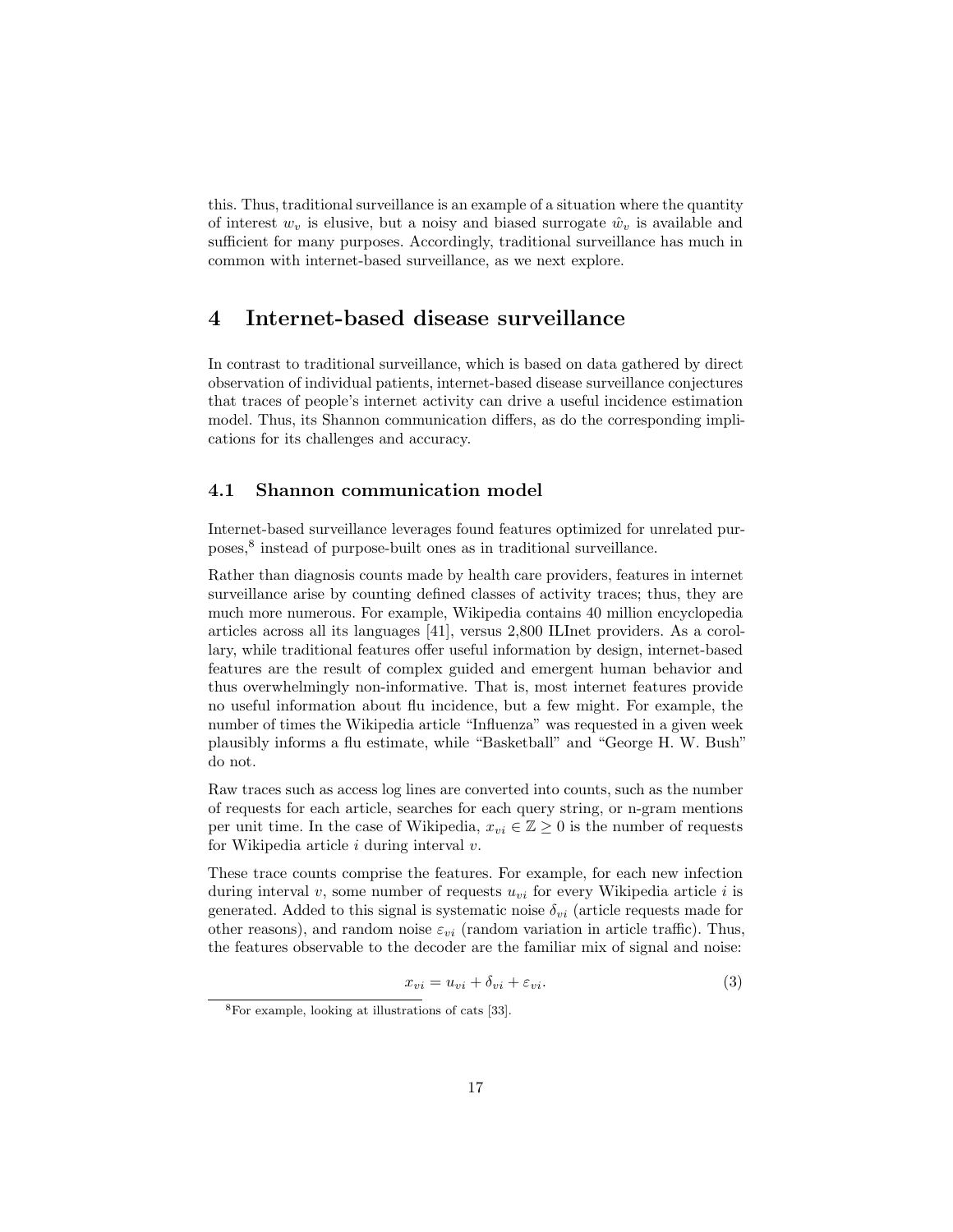Internet features use a different unit than traditional features. For traditional surveillance, the symbol and feature units are both the person, who has a specific infection status and can be assigned a positive or negative diagnosis. For internet surveillance, the unit is *activity traces*. These include traces of *information* seeking activity such as Wikipedia article requests [\[13\]](#page-23-2) or Google searches [\[16\]](#page-23-1) as well as information sharing activity such as n-grams in Twitter messages [\[8\]](#page-22-0). This mismatch between feature units (trace counts) and encoded symbol units (people) is a challenge for internet-based surveillance that is not shared with traditional surveillance.

Like traditional surveillance, the decoder is a function of the observable data (features). Often, this is a parameterized model, such as a linear model, that contains parameters that must be estimated. This is done by fitting the model against a reference data set, which is usually incidence estimates from a traditional surveillance system. We denote these reference data as  $y_v$ . For a linear model, the fit is set up as:

$$
y_v = \sum_{i=1}^{|U|} \beta_i x_{vi} + \beta_0 + \varepsilon_v \tag{27}
$$

The slopes  $\beta_i$  are estimated in two steps. The first is a filter: because including the very large number of irrelevant internet features in a regression would be noisy and inefficient, most of them are removed by setting  $\beta_i = 0$ . This procedure might be a context analysis (i.e., all features semantically unrelated to the outbreak of interest are removed), a correlation analysis (features where the correlation between  $y$  and  $x_i$  is below a threshold are removed), or something else. The goal is to greatly reduce the number of features, e.g. from 40 million to tens or hundreds in the case of Wikipedia, implementing the modelers' prior belief over which features are relevant and not deceptive.

Next,  $\beta_0$  and the remaining  $\beta_i$  are estimated by fitting the collection of  $x_i$  to y using some kind of regression. These estimated coefficients constitute a fitted model that can be applied to a previously unseen set of features  $X_t$ , producing an estimate of the reference  $\hat{y}_v$  and in turn the QOI  $\hat{w}_v$ .

This illustrates how internet-based disease surveillance is inextricably bound to traditional surveillance. Quantitative statistical estimates require quantitative reference data, and traditional surveillance in some form is what is available. Internet surveillance thus inherits many of traditional surveillance's flaws; for example, if the reference data are biased, the internet estimates will share this bias.

However, internet estimates do have important advantages of timeliness and cost because the information pipeline, once configured, is entirely automated. While for contexts like U.S. ILI, which has a lag of 1–2 weeks [\[5\]](#page-22-9), this speed advantage is modest, in other contexts traditional surveillance lags by months or an entire season, a critical flaw [\[22\]](#page-23-11).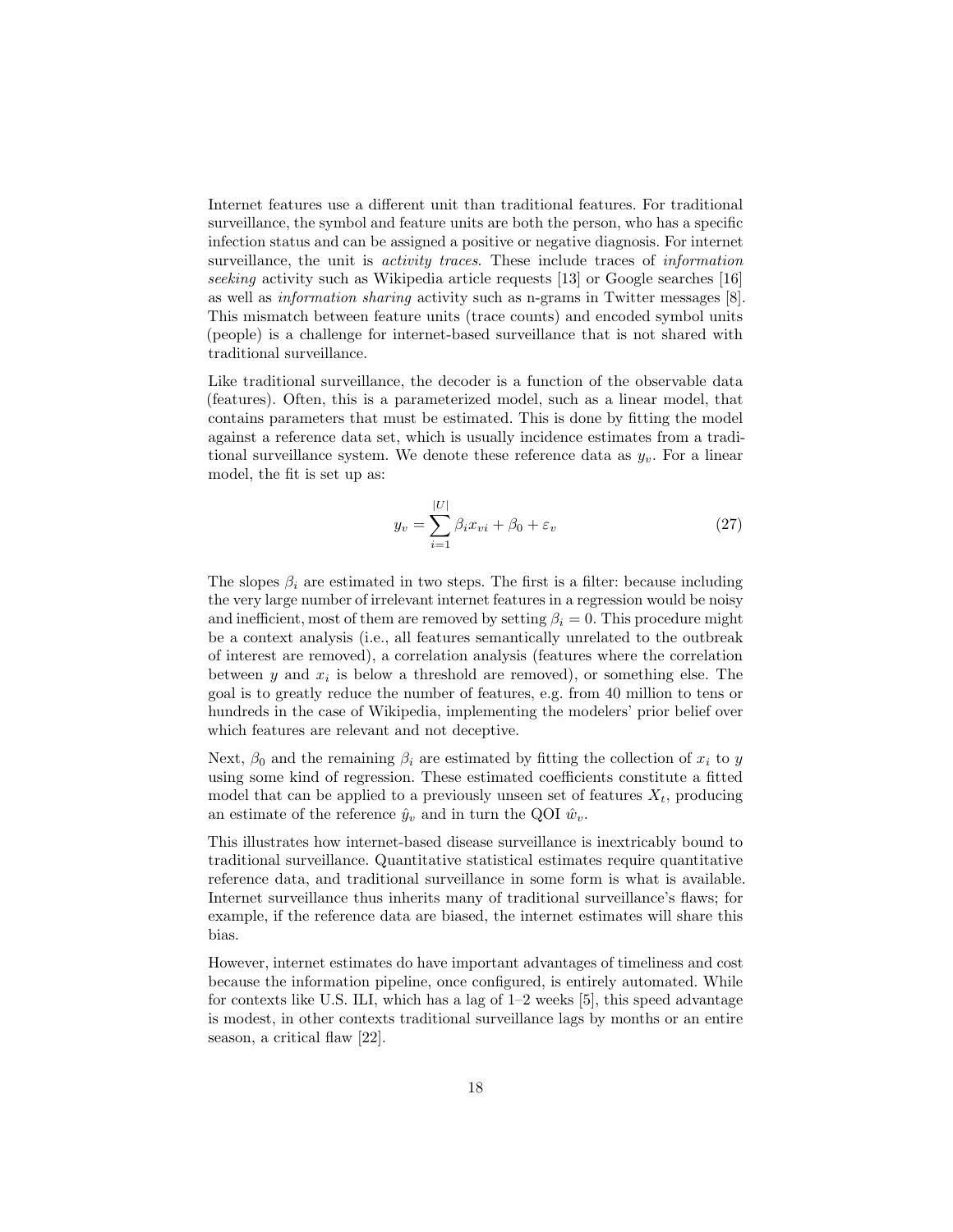### 4.2 Challenges

Internet-based disease surveillance faces a new set of challenges derived from its use of a non-purpose-built encoder.

#### 4.2.1 Signal to noise ratio

This is a significant problem for internet-based surveillance. For example, the English Wikipedia article "Rabies" was requested 1.6 million times in 2013 [\[39\]](#page-25-6), but there were only two U.S. cases that year [\[1\]](#page-22-4). Thus, it's certain that  $u \ll \delta + \varepsilon$ and plausible that  $u = 0$ , making requests for this article a deceptive feature.

This limits the applicability of internet-based surveillance. Outbreaks likely occur having no features with sufficiently low deceptiveness, making them impossible to surveil reliably with internet data. This may be true even if fitting yields a low-error model, because fitting seeks out correlation rather than causality; recall the basketball problem.

Models can address this by estimating deceptiveness and down-weighting features with high deceptiveness. Thus, accurately estimating deceptiveness is important. We explore this further below.

#### 4.2.2 Static sample bias

Internet surveillance suffers from sample bias in multiple ways. First, diseaserelated activity traces in a given internet system reflect people's responses to the real world, including reflections of their own health status or that of people they observe (who are likely to be similar to them). Internet use varies systematically based on factors related to health status, such as age and other demographics; in turn, activity traces vary systematically by those same factors. For example, social media tends to be modestly skewed on most demographic variables studied, including gender, age, race, education, income, and urban/rural [\[10\]](#page-22-5).

Second, the unit mismatch between the message (people) and signal (trace counts) can increase this bias. For example, one might hypothesize that a younger person with respiratory symptoms might post more messages about the situation than an older person with the same symptoms. If this is systematically true, then the the number of activity traces is additionally biased on top of the user bias noted above. This opportunity for bias is not shared with traditional surveillance.

However, the fitting process compensates for these biases. For example, if men are overrepresented among a systems' users and this is evident in their activity traces, the gendered traces will be down-weighted, correcting for the overrepresentation. Thus, the resulting estimates will be roughly as biased as the reference data.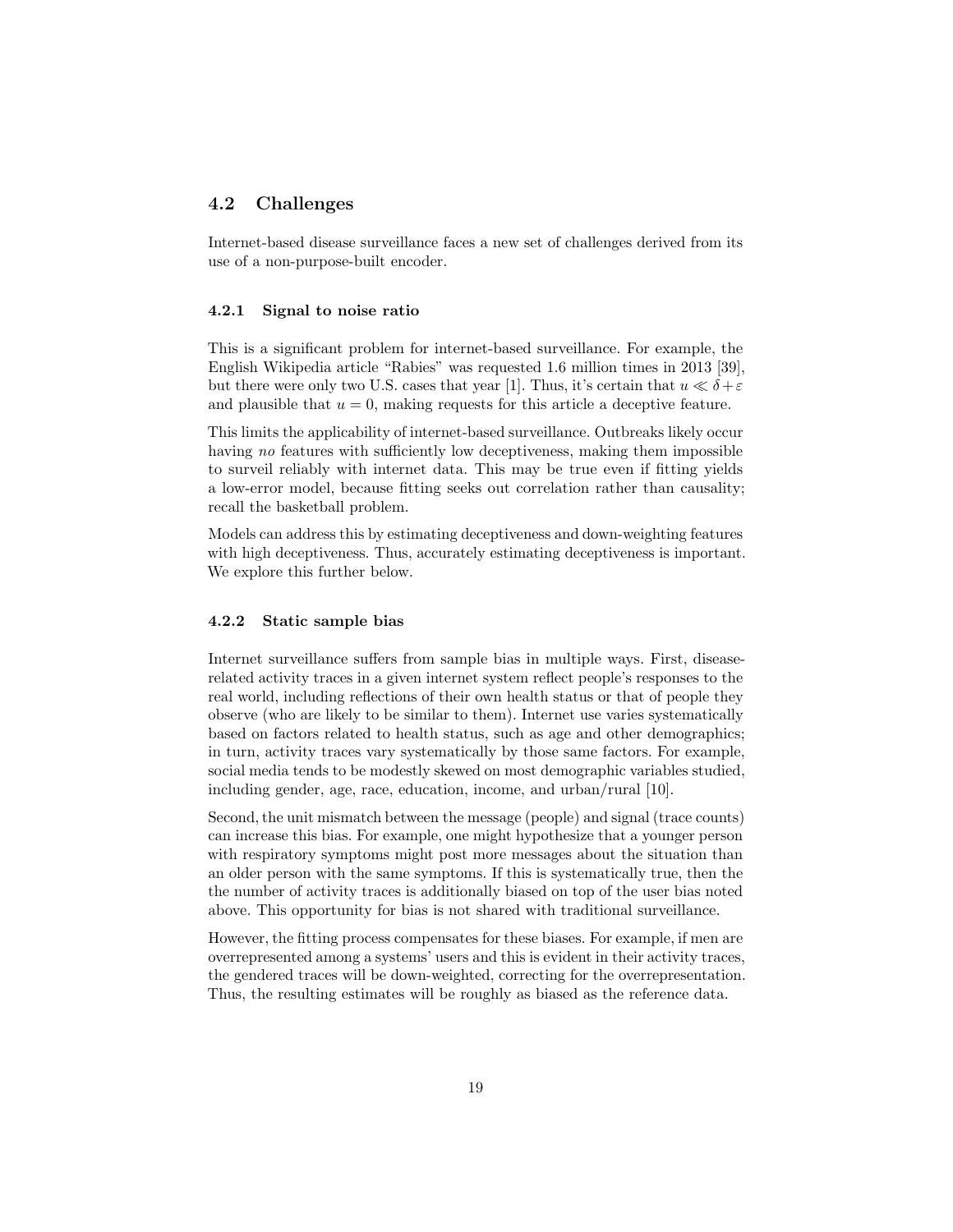#### 4.2.3 Encoding drift

This issue can be a problem for internet surveillance, because the assumption that  $u_{vi} = u_{ti}$  for all intervals v and t (Equation [27\)](#page-16-1) is false. For example, modern search sites use positive feedback: as more people search for flu, the system notices and offers more suggestions to search for flu [\[25\]](#page-24-1), thus increasing the number of searches per infection.

Models can address this by incorporating more realistic assumptions about how u changes over time, for example that it varies smoothly.

#### 4.2.4 Sample bias drift

This is perhaps the most pernicious problem for internet surveillance. That is, the assumption that  $\delta_{vi} = \delta_{ti} \,\forall v, t$  (also Equation [27\)](#page-16-1) is simply false, sometimes very much so. Causes can include gradual user and activity pattern drift over time as well as sudden "Oprah Effect" shifts.

Models can address this by treating  $\delta$  over time more realistically. Opportunities include explicit model terms such as smooth variation, leveraging deceptiveness estimates to exclude deceptive features, and including data sources to estimate current sample bias, though taking advantage of such opportunities well may be challenging.

We argue that in order for any internet-based surveillance proposal to be credible, it must address signal-to-noise ratio and drift issues using careful, quantitative, and application-aware methods. On the other hand, static sample bias can be addressed by simply following best practices. We propose some assessment options in the next section.

### 4.3 Accuracy

Error for internet-based models can be easily computed against the reference data y, but because the QOI  $w$  is not observable even after the passage of time, true error is not observable either. This has two consequences. First, any imperfections in the traditional surveillance are not evident in the error metric; thus, it is prudent to evaluate against multiple reference data. Second, simulation studies where  $w$  is known are important for properly evaluating a proposed approach.

Deceptiveness adds an additional problem: it depends not only on the quantitative relationship between features and the QOI but their causal relationship as well. This makes it fundamentally unknowable, even with perfect reference data.

However, the situation is not quite so grim, as proxies are often available. For example, our previous work showed that limiting Wikipedia models to semantically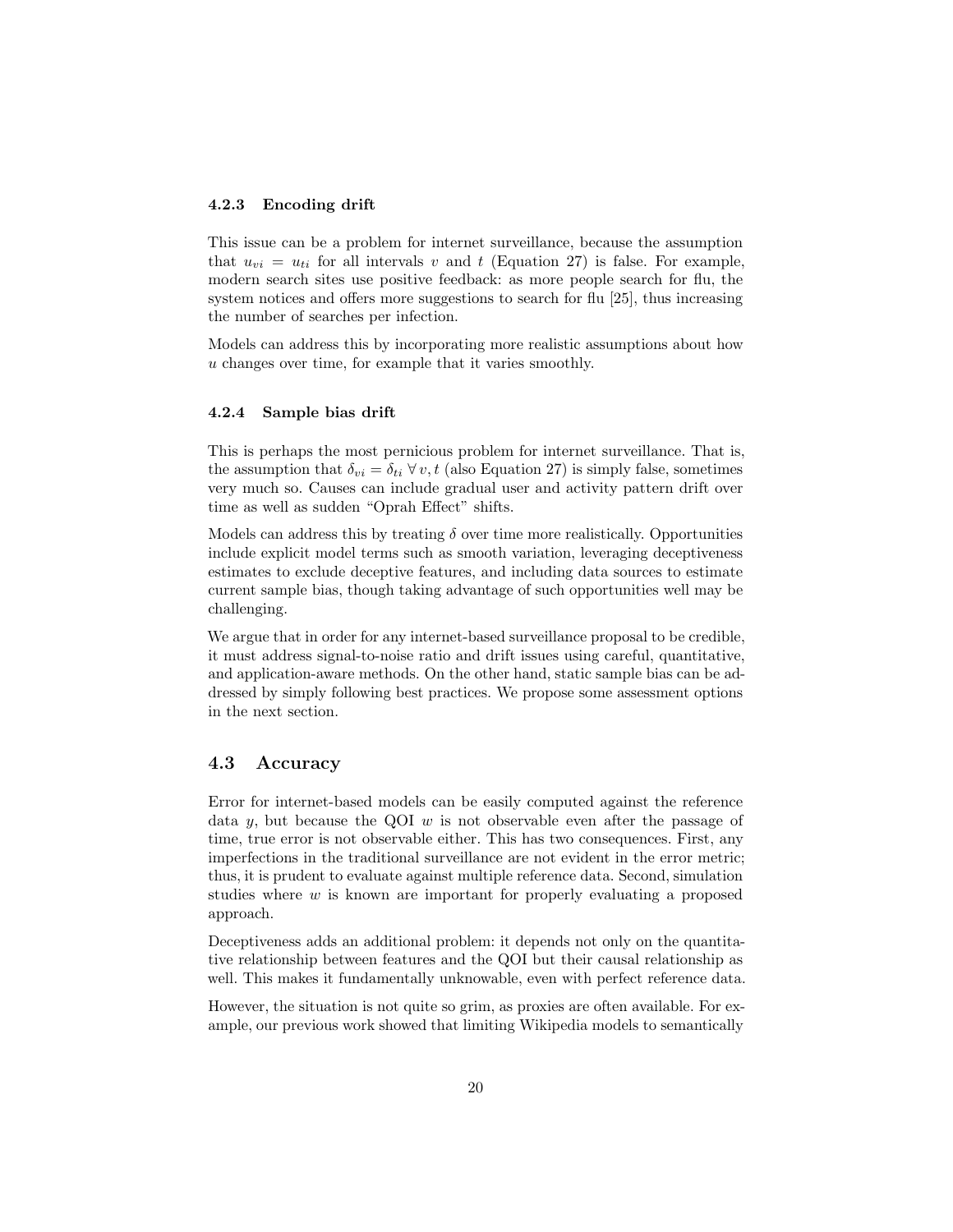<span id="page-20-0"></span>

Figure 6: Alternatives to the deceptive feature in Figure [2](#page-3-0) [\[6,](#page-22-2) [18\]](#page-23-5). These examples show that additional information can sometimes be used to reduce deceptiveness in internet features. At top, expert knowledge about the patterns of seasonal flu is used to identify and remove the deceptive period, replacing it with a linear interpolation. At bottom, Google's proprietary machine learning algorithms are used to identify and count searches likely related to the disease, rather than occurrences of a raw search string.

related articles reduced error [\[32\]](#page-24-2). Models can also reduce risk by monitoring carefully for the breakdown in coincidental correlation that makes deceptive features troublesome. Our point is not that the situation is hopeless but that that effective internet-based models must grapple quantitatively with deceptiveness.

We argue that doing so successfully is plausible; compare the features in Figure [6](#page-20-0) to the one in Figure [2.](#page-3-0) Properly designed internet-based surveillance might be almost as accurate as traditional surveillance but available faster, providing similar value in a more nimble, and thus actionable, fashion.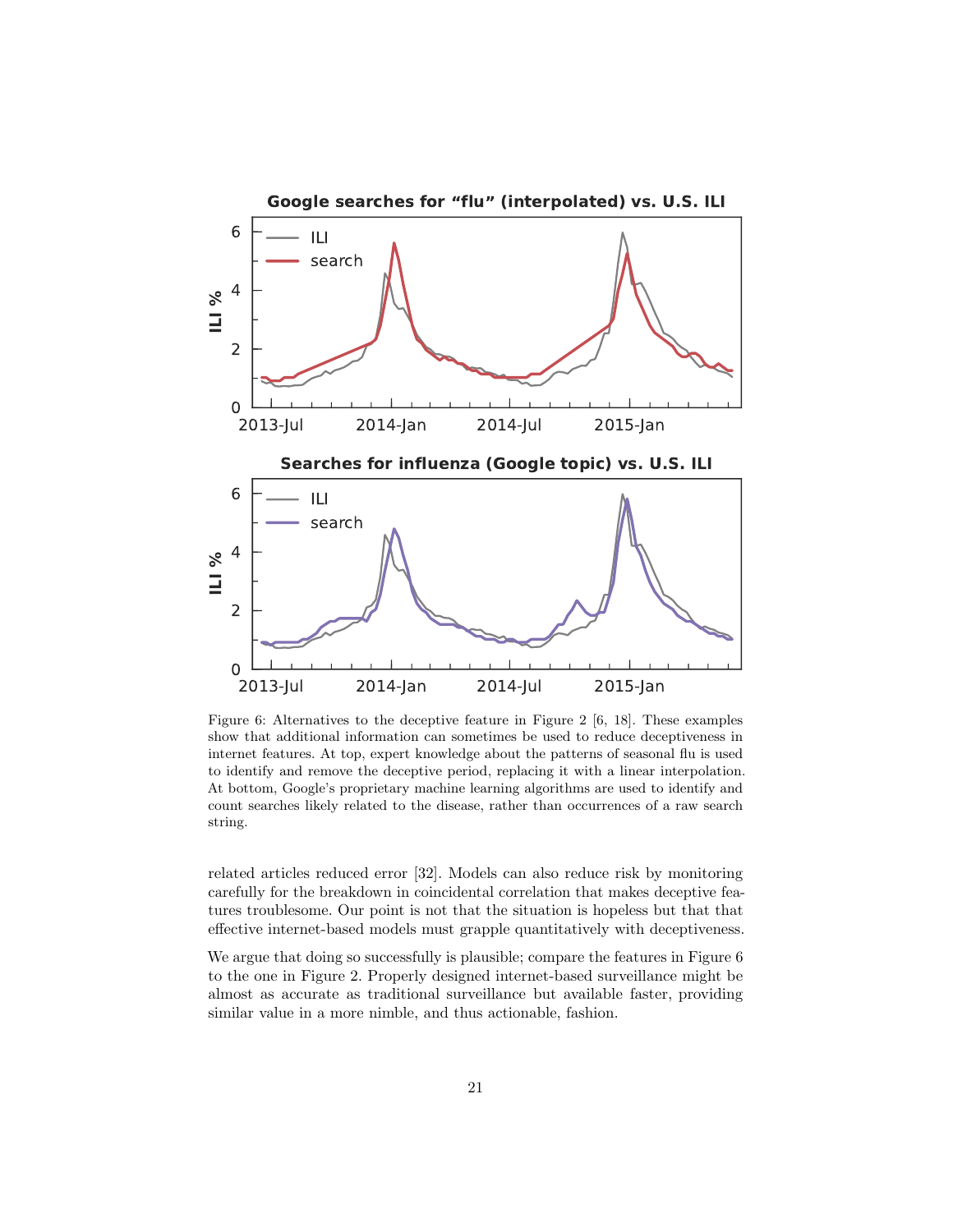# 5 Discussion

Traditional disease surveillance is not perfect. It has problems with static sample bias and, to a lesser degree, drifting bias. These are consequences of the fact that traditional surveillance can only gather information from people in contact with the health care system. Thus, expanding access to health care, outreach, and further work on compensating for these biases can improve incidence estimates produced by traditional surveillance.

Internet-based surveillance is not perfect either. In addition to inheriting most of the problems of traditional surveillance, with which it is necessarily entangled for training data, it adds signal-to-noise problems, further sample bias issues, and further drift as a consequence of its found encoder. Yet because it is inexpensive and more timely, it holds great promise. So what is to be done? We propose three things.

- 1. Because deceptiveness matters, model features should be selected that have both high correlation with reference data (to drive good predictions) and low deceptiveness (to reduce the risk of including coincidentally predictive features). Existing data fitting techniques address the first part, and we recommend adding a deceptiveness estimation step using additional information such as semantic relatedness.
- 2. Because past model performance by itself is not predictive of future performance, model proposals should also include an analytical argument supporting their performance. One approach is to (a) define applicationappropriate bounds on acceptable estimate error and deceptiveness, (b) derive the properties of input features necessary to meet those bounds, and (c) show that input features with those properties are available.
- 3. Because performance metrics include quantities unobservable in the real world, no model should be evaluated only on real data. Models should also be evaluated on simulated disease outbreaks, which do not replicate the real world in every detail but are valid tools for understanding [\[26\]](#page-24-11), where all quantities are known.

Internet-based disease surveillance cannot replace traditional surveillance, but it can be an important complement because it is faster and cheaper with broader reach. By better understanding the deficiencies of both along with their commonalities and relationship, using the tools proposed above, we can build quantitative arguments describing the added value of internet-based surveillance in specific situations. Only then can it be relied on for life-and-death public health decisions [\[13\]](#page-23-2).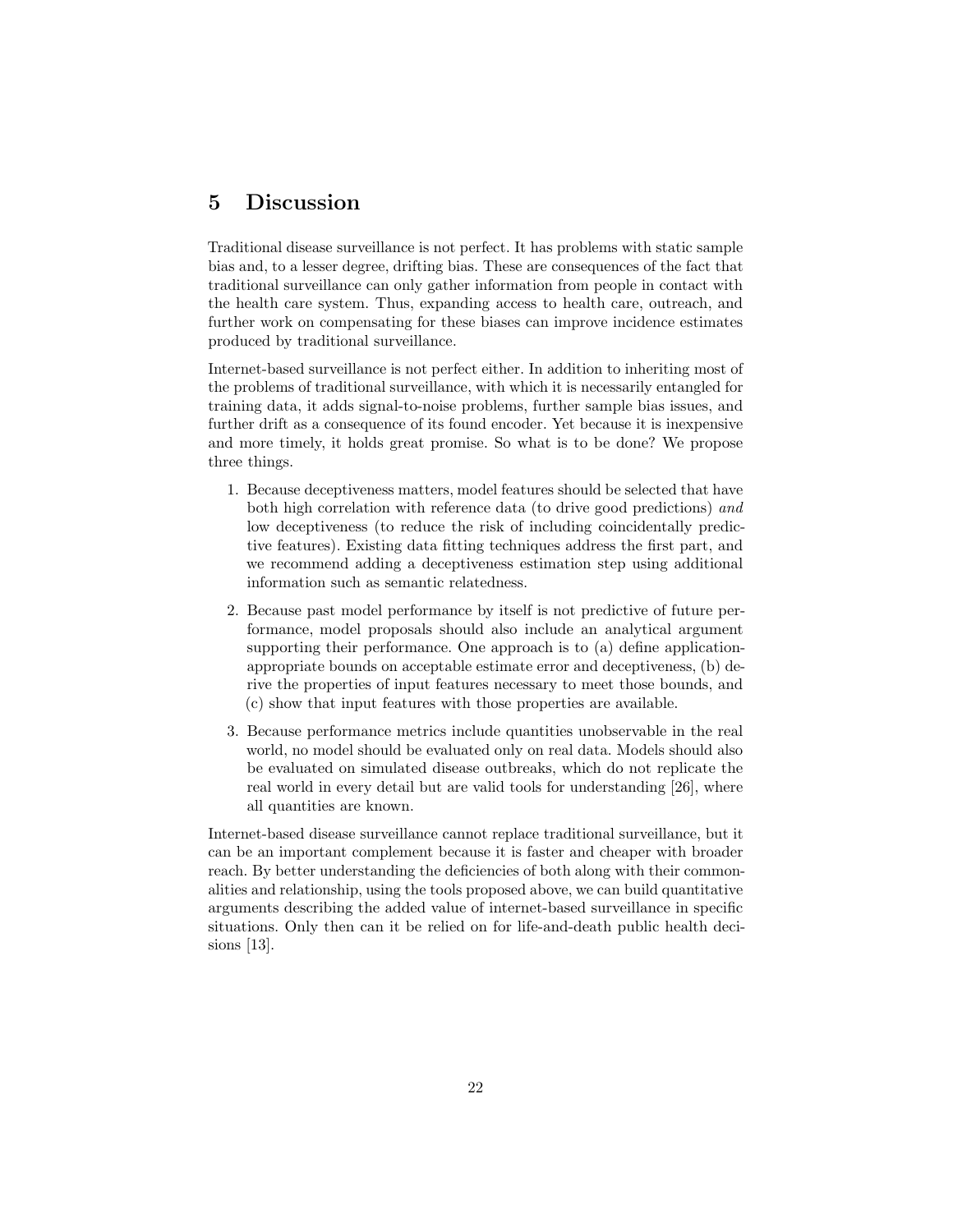### Acknowlegements

This work was supported in part by the U.S. Department of Energy through the LANL/LDRD Program. A.C. was funded in part by the National Science Foundation under awards IIS-1526674 and IIS-1618244. Sara Y. Del Valle, John Szymanski, and Kyle Hickmann provided important feedback.

### References

- <span id="page-22-4"></span>[1] Deborah Adams, Kathleen Fullerton, Ruth Jajosky, Pearl Sharp, Diana Onweh, Alan Schley, Willie Anderson, Amanda Faulkner, and Kiersten Kugeler. Summary of notifiable infectious diseases and conditions — United States, 2013. MMWR, 62(53), October 2015. [doi:10.15585/mmwr.mm6253a1](http://dx.doi.org/10.15585/mmwr.mm6253a1).
- <span id="page-22-8"></span>[2] Joshua D. Angrist and Jörn-Steffen Pischke. Mostly harmless econometrics: An empiricist's companion. 2009.
- <span id="page-22-6"></span>[3] Declan Butler. When Google got flu wrong. Nature, 494(7436), February 2013. [doi:10.1038/494155a](http://dx.doi.org/10.1038/494155a).
- <span id="page-22-3"></span>[4] Centers for Disease Control and Prevention. MMWR morbidity tables. Dataset, 2015. URL: <http://wonder.cdc.gov/mmwr/mmwrmorb.asp>.
- <span id="page-22-9"></span>[5] Centers for Disease Control and Prevention. Overview of influenza surveillance in the United States. Fact sheet, October 2016. URL: [https:](https://www.cdc.gov/flu/pdf/weekly/overview-update.pdf) [//www.cdc.gov/flu/pdf/weekly/overview-update.pdf](https://www.cdc.gov/flu/pdf/weekly/overview-update.pdf).
- <span id="page-22-2"></span>[6] Centers for Disease Control and Prevention (CDC). FluView, 2017. URL: <http://gis.cdc.gov/grasp/fluview/fluportaldashboard.html>.
- <span id="page-22-1"></span>[7] Courtney D. Corley, Diane J. Cook, Armin R. Mikler, and Karan P. Singh. Text and structural data mining of influenza mentions in web and social media. Environmental Research and Public Health, 7(2), February 2010. [doi:10.3390/ijerph7020596](http://dx.doi.org/10.3390/ijerph7020596).
- <span id="page-22-0"></span>[8] Aron Culotta. Lightweight methods to estimate influenza rates and alcohol sales volume from Twitter messages. Language Resources and Evaluation, 47(1), March 2013. [doi:10.1007/s10579-012-9185-0](http://dx.doi.org/10.1007/s10579-012-9185-0).
- <span id="page-22-7"></span>[9] Sunita Desai and Anupam B. Jena. Do celebrity endorsements matter? Observational study of BRCA gene testing and mastectomy rates after Angelina Jolie's New York Times editorial. BMJ, 355, December 2016. [doi:10.1136/bmj.i6357](http://dx.doi.org/10.1136/bmj.i6357).
- <span id="page-22-5"></span>[10] Maeve Duggan, Nicole B. Ellison, Cliff Lampe, Amanda Lenhart, and Mary Madden. Social media update 2014. Technical report, Pew Research Center, January 2015. URL: [http://www.pewinternet.org/2015/01/09/](http://www.pewinternet.org/2015/01/09/demographics-of-key-social-networking-platforms-2/) [demographics-of-key-social-networking-platforms-2/](http://www.pewinternet.org/2015/01/09/demographics-of-key-social-networking-platforms-2/).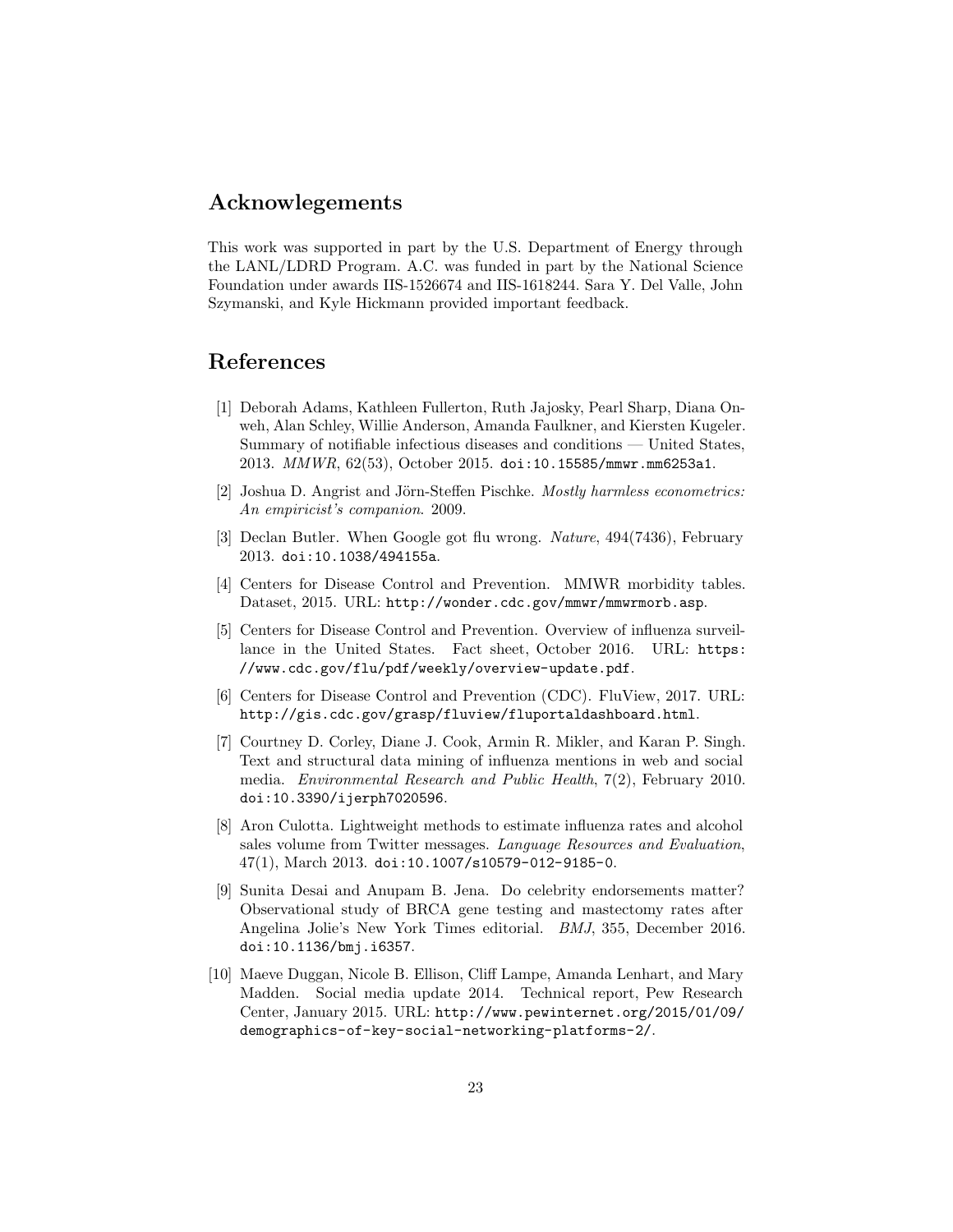- <span id="page-23-3"></span>[11] Flu Trends Team. The next chapter for Flu Trends, August 2015. URL: [http://googleresearch.blogspot.com/2015/08/the-next](http://googleresearch.blogspot.com/2015/08/the-next-chapter-for-flu-trends.html)[chapter-for-flu-trends.html](http://googleresearch.blogspot.com/2015/08/the-next-chapter-for-flu-trends.html).
- <span id="page-23-4"></span>[12] João Gama, Indrė Zliobaitė, Albert Bifet, Mykola Pechenizkiy, and Abdelhamid Bouchachia. A survey on concept drift adaptation. ACM Computing Surveys, 46(4), March 2014. [doi:10.1145/2523813](http://dx.doi.org/10.1145/2523813).
- <span id="page-23-2"></span>[13] Nicholas Generous, Geoffrey Fairchild, Alina Deshpande, Sara Y. Del Valle, and Reid Priedhorsky. Global disease monitoring and forecasting with Wikipedia. *PLOS Computational Biology*, 10(11), November 2014. [doi:](http://dx.doi.org/10.1371/journal.pcbi.1003892) [10.1371/journal.pcbi.1003892](http://dx.doi.org/10.1371/journal.pcbi.1003892).
- <span id="page-23-8"></span>[14] Edmund L. Gettier. Is justified true belief knowledge? Analysis, 23(6), June 1963. URL: <http://www.jstor.org/stable/3326922>.
- <span id="page-23-10"></span>[15] Cheryl L Gibbons, Marie-Josée J Mangen, Dietrich Plass, Arie H Havelaar, Russell John Brooke, Piotr Kramarz, Karen L Peterson, Anke L Stuurman, Alessandro Cassini, Eric M Fèvre, and Mirjam EE Kretzschmar. Measuring underreporting and under-ascertainment in infectious disease datasets: A comparison of methods. BMC Public Health, 14(1), December 2014. [doi:](http://dx.doi.org/10.1186/1471-2458-14-147) [10.1186/1471-2458-14-147](http://dx.doi.org/10.1186/1471-2458-14-147).
- <span id="page-23-1"></span>[16] Jeremy Ginsberg, Matthew H. Mohebbi, Rajan S. Patel, Lynnette Brammer, Mark S. Smolinski, and Larry Brilliant. Detecting influenza epidemics using search engine query data. Nature, 457(7232), November 2008. [doi:](http://dx.doi.org/10.1038/nature07634) [10.1038/nature07634](http://dx.doi.org/10.1038/nature07634).
- <span id="page-23-7"></span>[17] Google Inc. Search using autocomplete - Search Help, 2016. URL: [https:](https://support.google.com/websearch/answer/106230?hl=en) [//support.google.com/websearch/answer/106230?hl=en](https://support.google.com/websearch/answer/106230?hl=en).
- <span id="page-23-5"></span>[18] Google Inc. Google Trends, 2017. URL: [https://trends.google.com/](https://trends.google.com/trends/) [trends/](https://trends.google.com/trends/).
- <span id="page-23-6"></span>[19] Nicholas M. Halzack and Thomas R. Miller. Patients cared for by the Veterans Health Administration present unique challenges to health care providers. Policy brief Vol 2. Issue 3, American Society of Anesthesiologists, April 2014.
- <span id="page-23-9"></span>[20] Olga L. Henao, Timothy F. Jones, Duc J. Vugia, and Patricia M. Griffin. Foodborne diseases active surveillance network — 2 decades of achievements, 1996–2015. Emerging Infectious Diseases, 21(9), September 2015. [doi:](http://dx.doi.org/10.3201/eid2109.150581) [10.3201/eid2109.150581](http://dx.doi.org/10.3201/eid2109.150581).
- <span id="page-23-0"></span>[21] Dorothy M. Horstmann. Importance of disease surveillance. Preventive Medicine, 3(4), December 1974. [doi:10.1016/0091-7435\(74\)90003-6](http://dx.doi.org/10.1016/0091-7435(74)90003-6).
- <span id="page-23-11"></span>[22] Ruth Ann Jajosky and Samuel L Groseclose. Evaluation of reporting timeliness of public health surveillance systems for infectious diseases. BMC *Public Health*,  $4(1)$ , July 2004. [doi:10.1186/1471-2458-4-29](http://dx.doi.org/10.1186/1471-2458-4-29).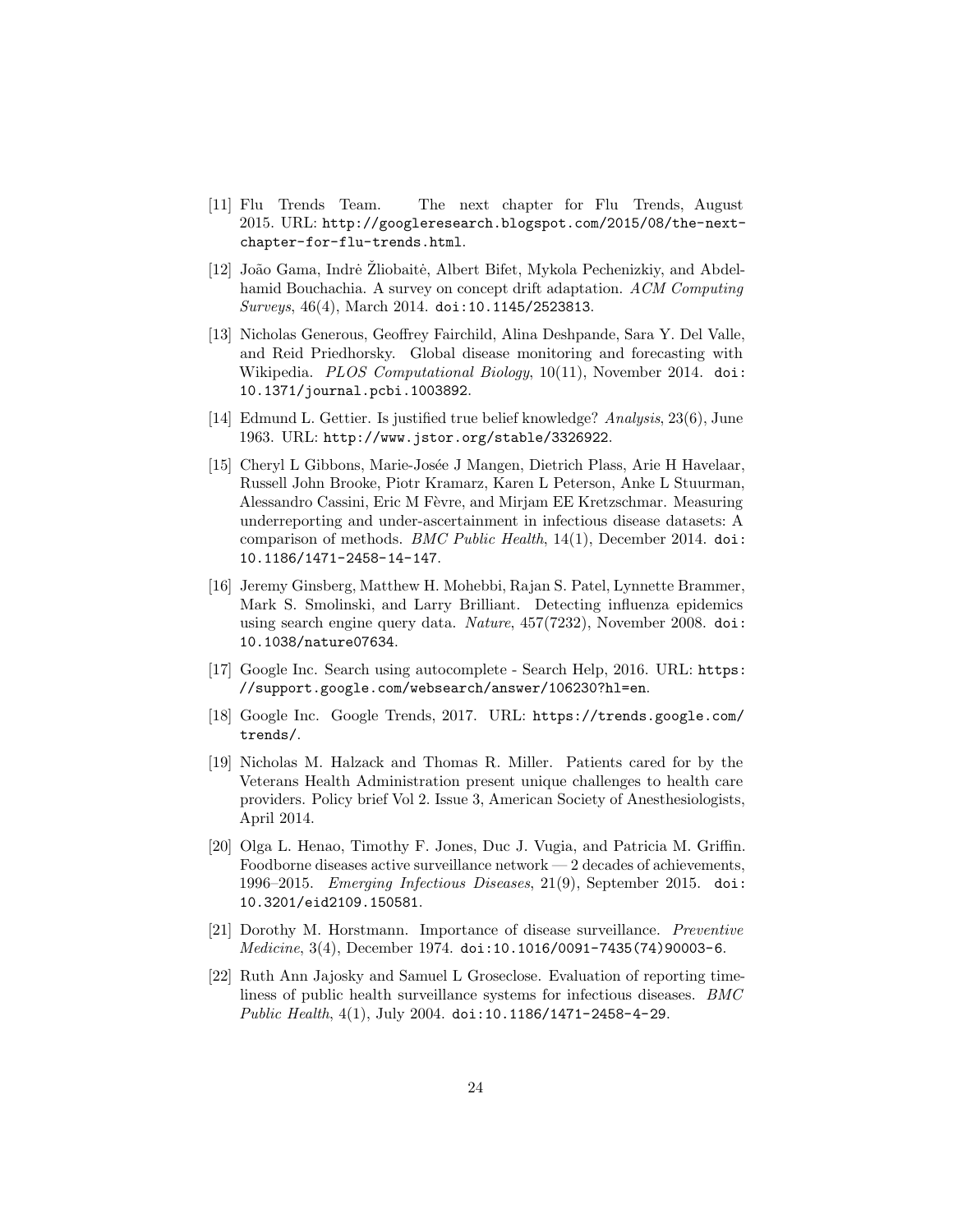- <span id="page-24-8"></span>[23] L Jiang, V Lee, W Lim, M Chen, Y Chen, L Tan, R Lin, Y Leo, I Barr, and A Cook. Performance of case definitions for influenza surveillance. Eurosurveillance, 20(22), June 2015. [doi:10.2807/1560-7917.ES2015.20.](http://dx.doi.org/10.2807/1560-7917.ES2015.20.22.21145) [22.21145](http://dx.doi.org/10.2807/1560-7917.ES2015.20.22.21145).
- <span id="page-24-5"></span>[24] Graham Kalton. Introduction to survey sampling, volume 07-035. 1983.
- <span id="page-24-1"></span>[25] David Lazer, Ryan Kennedy, Gary King, and Alessandro Vespignani. The parable of Google Flu: Traps in big data analysis. Science, 343(6176), March 2014. URL: <http://science.sciencemag.org/content/343/6176/1203>.
- <span id="page-24-11"></span>[26] Bruce Y. Lee, Virginia L. Bedford, Mark S. Roberts, and Kathleen M. Carley. Virtual epidemic in a virtual city: Simulating the spread of influenza in a US metropolitan area. Translational Research, 151(6), June 2008. [doi:10.1016/j.trsl.2008.02.004](http://dx.doi.org/10.1016/j.trsl.2008.02.004).
- <span id="page-24-7"></span>[27] Nicole P. Lindsey, Jennifer A. Brown, Lon Kightlinger, Lauren Rosenberg, and Marc Fischer. State health department perceived utility of and satisfaction with ArboNET, the U.S. national arboviral surveillance system. Public Health Reports, 127(4), 2012. URL: [http://www.ncbi.nlm.nih.gov/pmc/](http://www.ncbi.nlm.nih.gov/pmc/articles/PMC3366375/) [articles/PMC3366375/](http://www.ncbi.nlm.nih.gov/pmc/articles/PMC3366375/).
- <span id="page-24-0"></span>[28] Colin D. Mathers and Dejan Loncar. Projections of global mortality and burden of disease from 2002 to 2030. PLOS Medicine, 3(11), November 2006. [doi:10.1371/journal.pmed.0030442](http://dx.doi.org/10.1371/journal.pmed.0030442).
- <span id="page-24-3"></span>[29] National Center for Health Statistics. 2015 data release. Dataset, January 2017. URL: [https://www.cdc.gov/nchs/nhis/nhis\\_2015\\_data\\_](https://www.cdc.gov/nchs/nhis/nhis_2015_data_release.htm) [release.htm](https://www.cdc.gov/nchs/nhis/nhis_2015_data_release.htm).
- <span id="page-24-4"></span>[30] Kenrad E. Nelson and Carolyn Williams. Infectious disease epidemiology. March 2013.
- <span id="page-24-6"></span>[31] Gordon L. Nichols, Yvonne Andersson, Elisabet Lindgren, Isabelle Devaux, and Jan C. Semenza. European monitoring systems and data for assessing environmental and climate impacts on human infectious diseases. Environmental Research and Public Health, 11(4), April 2014. [doi:10.3390/ijerph110403894](http://dx.doi.org/10.3390/ijerph110403894).
- <span id="page-24-2"></span>[32] Reid Priedhorsky, David A. Osthus, Ashlyn R. Daughton, Kelly Moran, Nicholas Generous, Geoffrey Fairchild, Alina Deshpande, and Sara Y. Del Valle. Measuring global disease with Wikipedia: Success, failure, and a research agenda. In Computer Supported Cooperative Work (CSCW), 2017. [doi:10.1145/2998181.2998183](http://dx.doi.org/10.1145/2998181.2998183).
- <span id="page-24-10"></span>[33] Rathergood. The internet is made of cats, January 2010. URL: [https:](https://www.youtube.com/watch?v=zi8VTeDHjcM) [//www.youtube.com/watch?v=zi8VTeDHjcM](https://www.youtube.com/watch?v=zi8VTeDHjcM).
- <span id="page-24-9"></span>[34] G.J. Rubin, H.W.W. Potts, and S. Michie. The impact of communications about swine flu (influenza A H1N1v) on public responses to the outbreak: